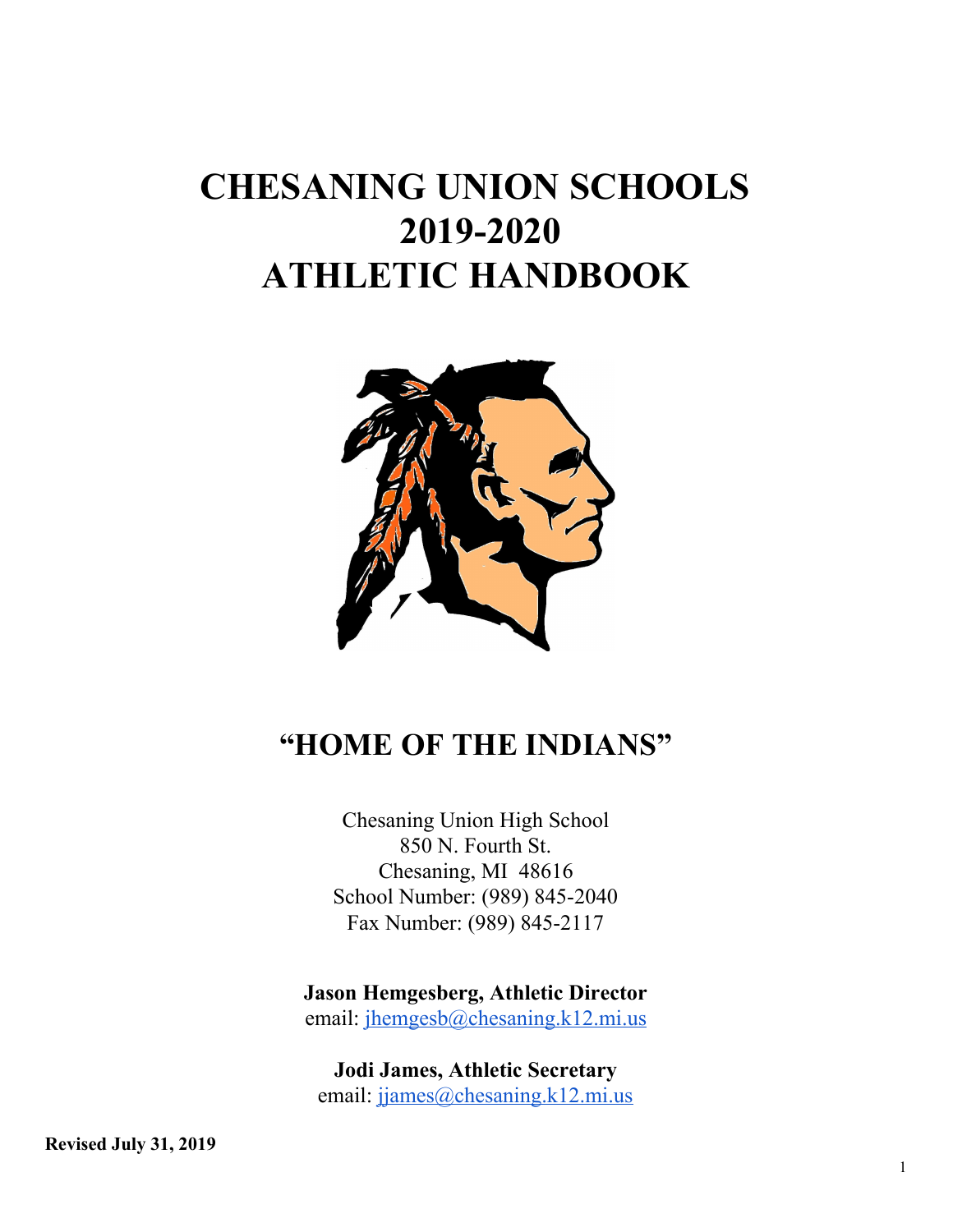## **TABLE OF CONTENTS**

| Page 3    |
|-----------|
| Page 3    |
| Page 3    |
| Page 2    |
| Page 4    |
| Pages 4-6 |
| Pages 7-8 |
| Page 8    |
| Page 8    |
| Page 9    |
|           |
| Page 9    |
|           |
|           |
|           |
| Page 11   |
|           |
| Page 11   |
|           |
|           |
| Page 13   |
|           |
|           |
|           |
| Page 17   |
|           |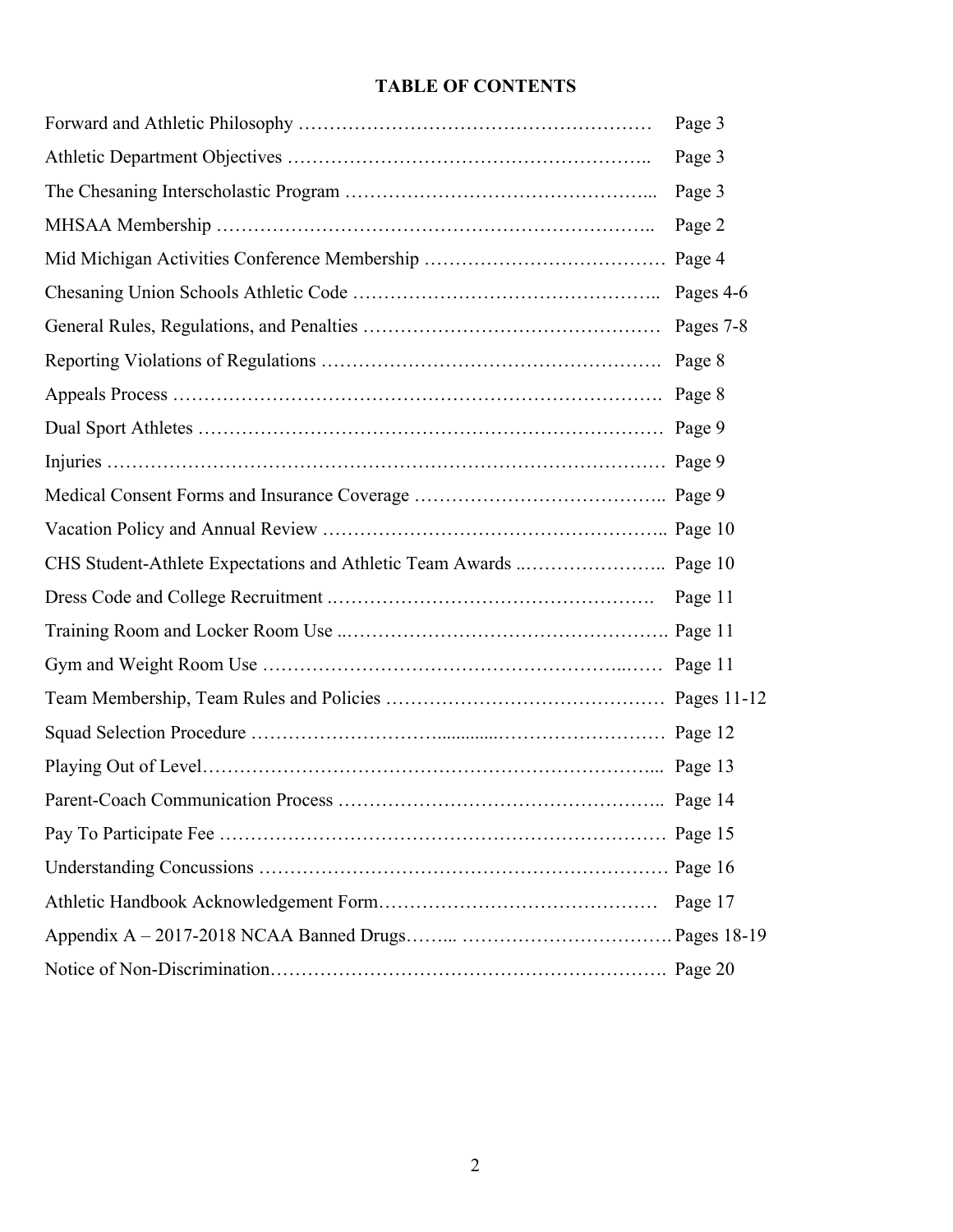#### **FORWARD**

The Chesaning Union Schools Athletic Handbook is to be used as a guide for all athletes and parents of Chesaning Union School students.

It is the desire of the Chesaning Athletic Department that all athletes have a quality experience in athletics. Good sportsmanship is expected from athletes, coaches, and fans that participate in or attend events. The staff is dedicated to providing a quality experience to Chesaning High School students. Student welfare and safety are a priority as athletes enter into the spirit of competition. If you would like more information regarding Chesaning Athletics, please contact the Chesaning Athletic office at (989) 845-2040.

## **ATHLETIC PHILOSOPHY**

The interscholastic athletic programs at Chesaning Union Schools are a vital and integral part of the total education program. Research indicates a student involved in extracurricular activities has a greater chance for success during adulthood. Many of the character traits required to be a successful participant are exactly those that will promote a successful life after high school. The purpose of interscholastic athletics is to make a positive contribution to the development of the participants, spectators, school and community.

As an integral part of the educational process, the athletic program should always conform and support the objectives and standards of the school. The total educational curriculum must take precedence to the athletic program as it is our primary goal to use athletics as **another educational tool that results in student success**. Athletes should strive for educational excellence, playing excellence, and, as well, staying within the boundaries of good sportsmanship.

#### **ATHLETIC DEPARTMENT OBJECTIVES**

- 1. To provide a positive image of school activities at Chesaning Union Schools.
- 2. To provide students with opportunities for physical, mental, and emotional development.
- 3. To experience team play by accepting his/her role on the team with loyalty, cooperation and fair play.
- 4. To create a desire to exceed and excel.
- 5. To practice self-discipline and emotional maturity while learning to make decisions under pressure.
- 6. To develop an understanding of the value of extracurricular activities in a balanced educational experience.
- 7. To demonstrate good sportsmanship at all times.
- 8. To develop leadership qualities and skills.

## **THE CHESANING INTERSCHOLASTIC PROGRAM**

Chesaning High School offers a varied program of interscholastic athletics. The purpose of this program is to aid the development of leadership, cooperation, sportsmanship, competitive spirit, and physical well being. It is hoped that all Chesaning students have the experience of participating on one or more of the following athletic teams:

#### **Boys Fall Sports**

| <b>Cross Country</b> | Varsity and Junior Varsity |
|----------------------|----------------------------|
| Football             | Varsity and Junior Varsity |
| Soccer               | Varsity                    |
| Tennis               | Varsity and Junior Varsity |

#### **Boys Winter Sports**

| Basketball | Varsity, Junior Varsity & Freshman |
|------------|------------------------------------|
| Bowling    | Varsity and Junior Varsity         |
| Swimming   | Varsity                            |
| Wrestling  | Varsity and Junior Varsity         |

#### **Boys Spring Sports**

| Baseball | Varsity and Junior Varsity |
|----------|----------------------------|
| Golf     | Varsity and Junior Varsity |
| Track    | Varsity and Junior Varsity |

#### **Girls Fall Sports**

| Cheerleading         | Varsity Sideline                   |
|----------------------|------------------------------------|
| <b>Cross Country</b> | Varsity and Junior Varsity         |
| Golf                 | Varsity and Junior Varsity         |
| Volleyball           | Varsity, Junior Varsity & Freshman |
|                      |                                    |
|                      |                                    |

#### **Girls Winter Sports** Varsity, Junior Varsity & Freshman

| <b>Bowling</b> | Varsity and Junior Varsity |
|----------------|----------------------------|
| Comp. Cheer    | Varsity                    |
| Swimming       | Varsity (Boys Season)      |

#### **Girls Spring Sports**

| Soccer   | Varsity                    |
|----------|----------------------------|
| Softball | Varsity and Junior Varsity |
| Tennis   | Varsity and Junior Varsity |
| Track    | Varsity and Junior Varsity |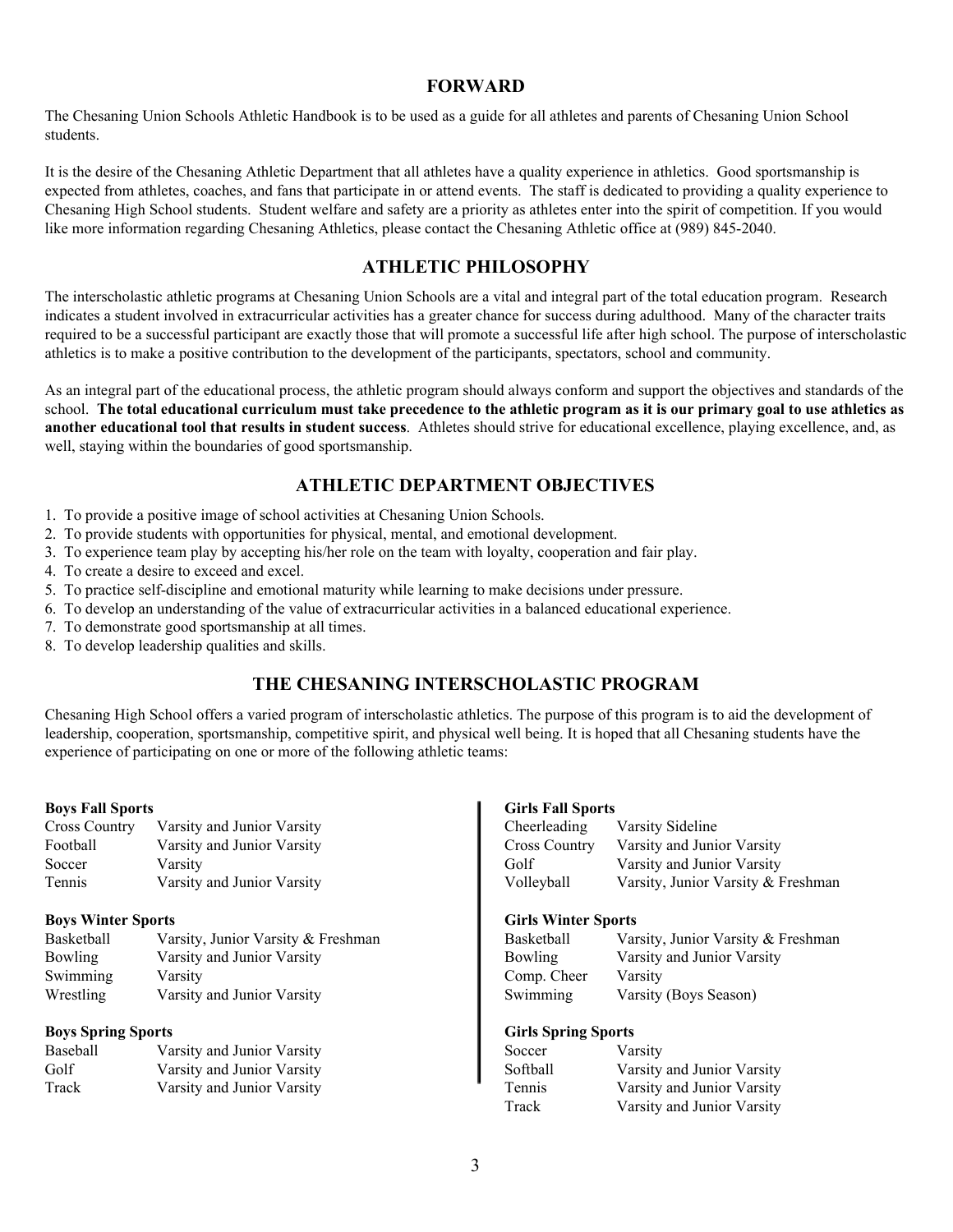#### **MHSAA MEMBERSHIP**

Chesaning High School is a member of the Michigan High School Athletic Association (**MHSAA**). This governing body determines the rules and regulations for all of our interscholastic sports and sponsors tournaments at the end of each season. The MHSAA classifies all schools by enrollment.

## **MID MICHIGAN ACTIVITIES CONFERENCE MEMBERSHIP**

Chesaning High School is also a member of the Mid Michigan Activities Conference (**MMAC**). The purpose of the conference is to provide interscholastic opportunities for all conference members. Other Mid Michigan Activities Conference schools include Byron, Chesaning, Durand, Lakeville, Montrose, Mt. Morris, New Lothrop, and Ovid-Elsie. Not all sports will follow this conference alignment due to some schools not offering the same sports programs.

## **CHESANING UNION SCHOOLS ATHLETIC CODE**

#### **1)** Athlete Defined

a) An athlete is any student who has expressed an interest in being on an interscholastic athletic team or who is trying out for an interscholastic athletic team or is a member of any interscholastic athletic team.

#### **2)** Duration

- a) The athlete is subject to the athletic code at **all times and places during the calendar year**. Even though the Athletic Code is a year-round agreement, athletes and parents will be required to sign an athletic code each year as a reminder and as part of our yearly parent/athlete meeting. Violations will carry over from middle school to high school and from one year to the next in high school. **A student will be under the code at all times.**
- b) The athlete and his/her parents shall be informed of the Athletic Code prior to participation in the school athletic programs. No athlete will be allowed to participate in a game unless a signed athletic code is on file.
- **3)** Chesaning Union Student-Athlete Eligibility Policies
	- a) Chesaning athletes must be passing all classes.
	- b) Evaluation of student-athlete academic progress will be conducted as follows:
		- i) Weekly after the  $2<sup>nd</sup>$  week of classes.
	- c) Student-athletes who are not passing all classes will be notified by the athletic office or their coach and the student will be ineligible for one week.
	- d) It is the student's responsibility to keep up to date with their academic requirements in order to maintain appropriate academic performance. A student may request a progress report at any time from the athletic office.
	- e) Students declared ineligible must practice with their teams unless excused by their coaches, but they will not dress for games until they meet minimum eligibility requirements.

#### **4)** MHSAA Eligibility

- a) The student must be enrolled in the high school or middle school he/she plans to represent in athletics.
- b) The student can only be eligible for twelve (12) tri-mesters with the  $10^{\text{th}}$ ,  $11^{\text{th}}$  and  $12^{\text{th}}$  tri-mesters being consecutive.
- c) The previous tri-mester record for athletics will be based on the MHSAA Handbook.
- d) To meet MHSAA eligibility requirements, a student-athlete must pass **66 2/3% (4 out of 5) classes** in the previous tri-semester. If a student does not pass the minimum stated requirement they will be **ineligible for the entire succeeding tri-mester**. If a student enters credit recovery (i.e. summer school), he/she must obtain the number of required class credits needed to meet the established passing percentage listed above in order to receive full eligibility status.
- e) Enrollment To be eligible for interscholastic athletics, a student must be enrolled in a high school no later than the fourth Friday after Labor Day (1st 90 days) or fourth Friday of February (2nd 90 days). A student must be enrolled in the school for which he/she competes.
- f) Age A student who competes in any interscholastic athletic contests must be under nineteen (19) years of age, the exception to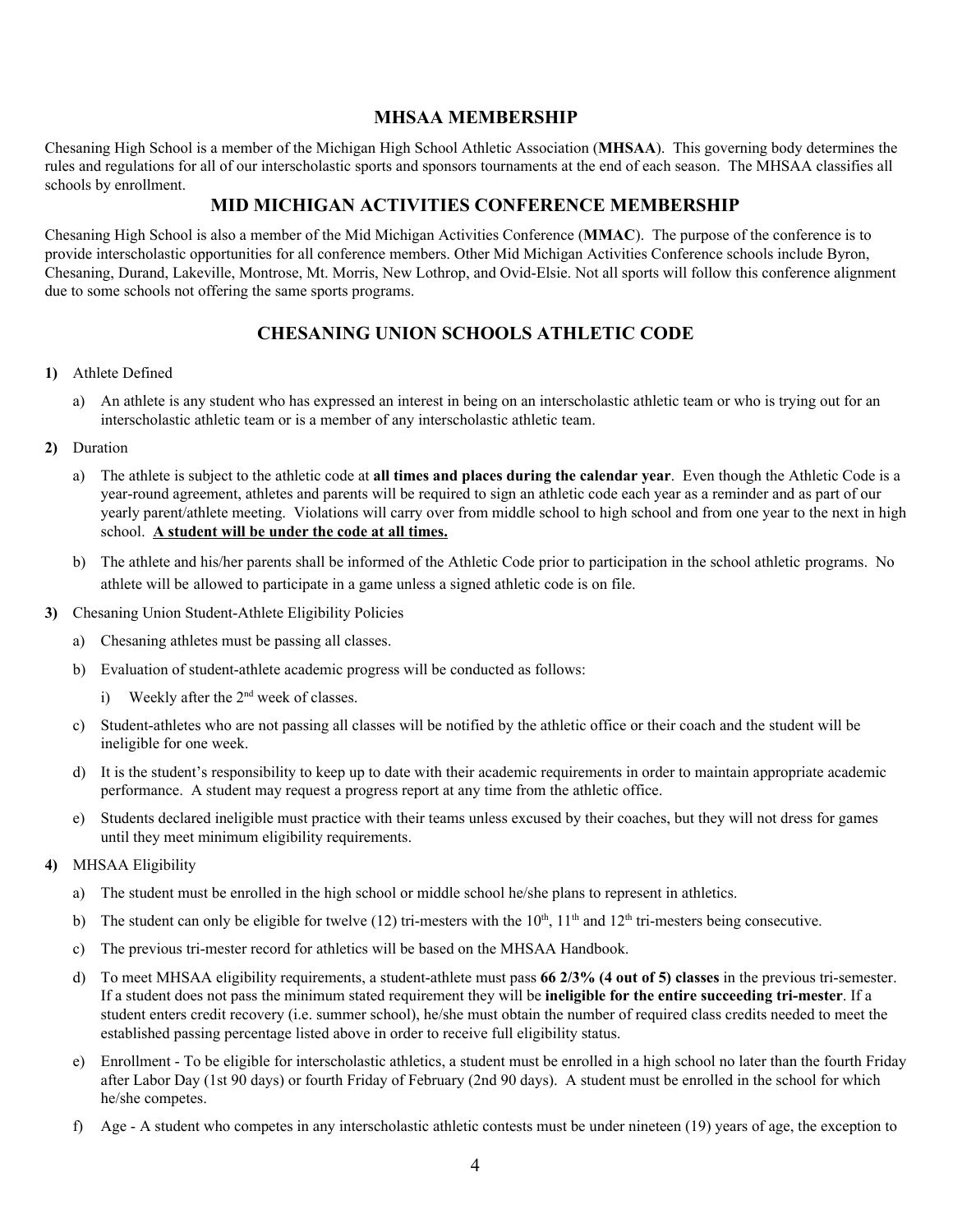that is a student whose nineteenth birthday occurs on or after September 1st of a current school year.

- g) Transfers Generally, a student must have had an accompanying change of residence, from his parent, parents, guardian, or other persons with whom he or she has been living during the period of his/her last high school enrollment, into the district or service area of the school he/she now attends to be eligible his/her first semester. (Please check with the Athletic Director on all transfers.)
- h) Awards A student may accept, for participation in athletics, a symbolic or merchandise award, which does not have a value or cost in excess of \$40.00. Awards for athletic participation in the form of cash, merchandise certificates, or any other type of negotiable documents are never allowed. A violation of this rule may lead to ineligibility.
- i) Amateur Practices Student will not be eligible to represent his/her high school who has received money or other valuable consideration from any source for participating in athletics, sports, or games sponsored by the MHSAA or has received money or other valuable consideration for officiating in interscholastic athletic contests or has signed a professional athletic contract.
- j) Limited Team Membership Students who, after practicing with or participating in an athletic contest or scrimmage as a member of a high school athletic team, participates in any athletic competition not sponsored by his/her school in the same sports season shall become ineligible for a minimum of the next three contests and maximum of the remainder of that season in that school year. (Check with the Athletic Director for exceptions.)
- **5)** College Eligibility
	- a) If you want to practice and play your freshman year at a NCAA Division I or Division II college, you must satisfy the requirements of NCAA Initial-Eligibility Clearinghouse. Check with your Counselor to obtain a Clearinghouse form and to ascertain Bylaw 14.3 requirements.
- **6)** Attendance
	- a) Student-athletes are expected to be in attendance during the normal school day (8:00 a.m. to 2:45 p.m.). No student-athlete will be permitted to practice or play in a game if they are absent for any part of the school day; unless they are **given permission** by the Principal or Athletic Director. If an athlete fails to see the Principal or Athletic Director and practices or plays in a game after missing time in the school day, it will result in the loss of participation in the next event.
- **7)** Physicals
	- a) No student shall be eligible to participate, which includes practice and contests, without having a completed physical on file with the athletic director. A physician's statement for the current school year is required certifying that the student has passed an adequate physical examination and, in the opinion of the examining physician, he/she is fully able to compete in athletic contests.
	- b) The form must be signed by the MD or DO, Physician's Assistant, or Nurse practitioner who administers the physical examination.
	- c) A school may use a locally created card or an M.H.S.A.A. form to comply with this regulation.
	- d) Students shall not be allowed to practice until they have been declared fit.
	- e) A physician's statement for the current school year is interpreted as any physical examination given after April 15, 2017.
	- f) In cases of serious injury or extended illness, students must be re-examined by a physician before again being allowed to participate.

#### **8)** MHSAA Athletic Code for Athletes

Athletes should strive to:

- a) Know and adhere to the athletic code of the school.
- b) Exceed all attendance and academic requirements as practical evidence of loyalty to school and team and a proper philosophy of school-sponsored athletics.
- c) Observe completely all policies regarding conduct, doing so as a duty to school, team and self.
- d) Counsel with the Athletic Director over questions of eligibility.
- e) Practice and play, giving complete effort in all circumstances and give credit in victory to teammates and to opponents in defeat.
- f) Accept favorable and unfavorable decisions, as well as victory and defeat, with equal grace.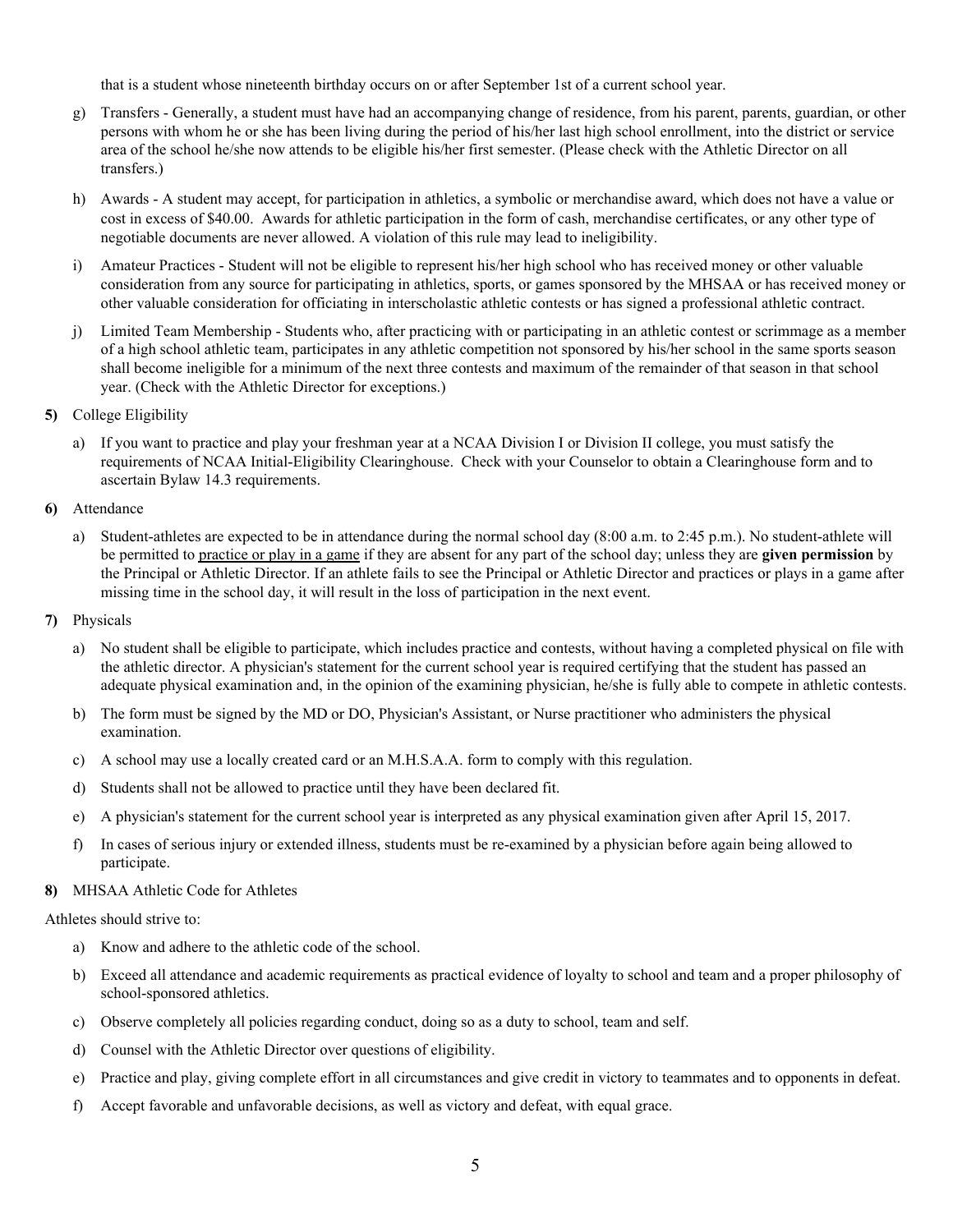- g) Demonstrate respect for opponents and officials before, during and after contests.
- **9)** Mid Michigan Activities Conference Sportsmanship Statement
	- a) The members of the Mid Michigan Activities Conference would like to be the leaders in good sportsmanship and it all begins with you.
	- b) Every coach, athlete and fan must show respect and support for all those participating, whether they are the home team, our guest or the officials.
		- i) Treat all opponents as guests.
		- ii) Greet opposing players and coaches.
		- iii) Instruct your teams to be grateful to the host at away games.
		- iv) Encourage parents and students to treat the opposing team and officials with respect.
		- v) Encourage positive support for your team; discourage negative cheers against your opponents.

#### c) Cheering

- i) Swearing of any kind will not be tolerated.
- ii) Chants should not single out any player by name or number.
- iii) Chants that degrade the other team are not allowed.
- d) Dress
	- i) Fans are expected to wear appropriate casual attire.
	- ii) Shirts must be worn at all times.
	- iii) Face painting/shirt painting/hair coloring is acceptable if done in good taste.
- e) Noisemakers
	- i) Noisemakers of any kind at indoor venues are prohibited.
	- ii) Noisemakers at outdoor events need to be approved by the home athletic director.
- f) Signs
	- i) Signs must adhere to the same standards as cheering.
	- ii) The home athletic director must inspect all signs.
	- iii) The home AD will find a suitable place for all signs.
- g) Pre-game Introductions
	- i) Fans will not be allowed to show disrespect for players, coaches or officials during introductions. (Examples: turning their back, putting newspapers up in front of their faces, etc.)
- **10)** Transportation
	- a) All athletes must travel to away contests on school provided transportation. After the contest the athletes may ride home with parents only if parents present themselves to the coach and have signed a travel release form. Varsity coaches can have a team rule for all players to return to school on the transportation provided.
	- b) When food is taken on the bus, it will be the responsibility of the coach and athlete to make sure all refuse is picked up and deposited in a container.
	- c) Athletes are to remain in their seats when on the bus. This means no walking around, standing up and banging on the ceiling, hanging out of the window, yelling out of the bus or making any obscene gestures from inside the bus to a passerby.
- **11)** School Policies
	- a) All athletes are expected to follow all school policies and regulations. Violations will be addressed by the coach and Athletic Director.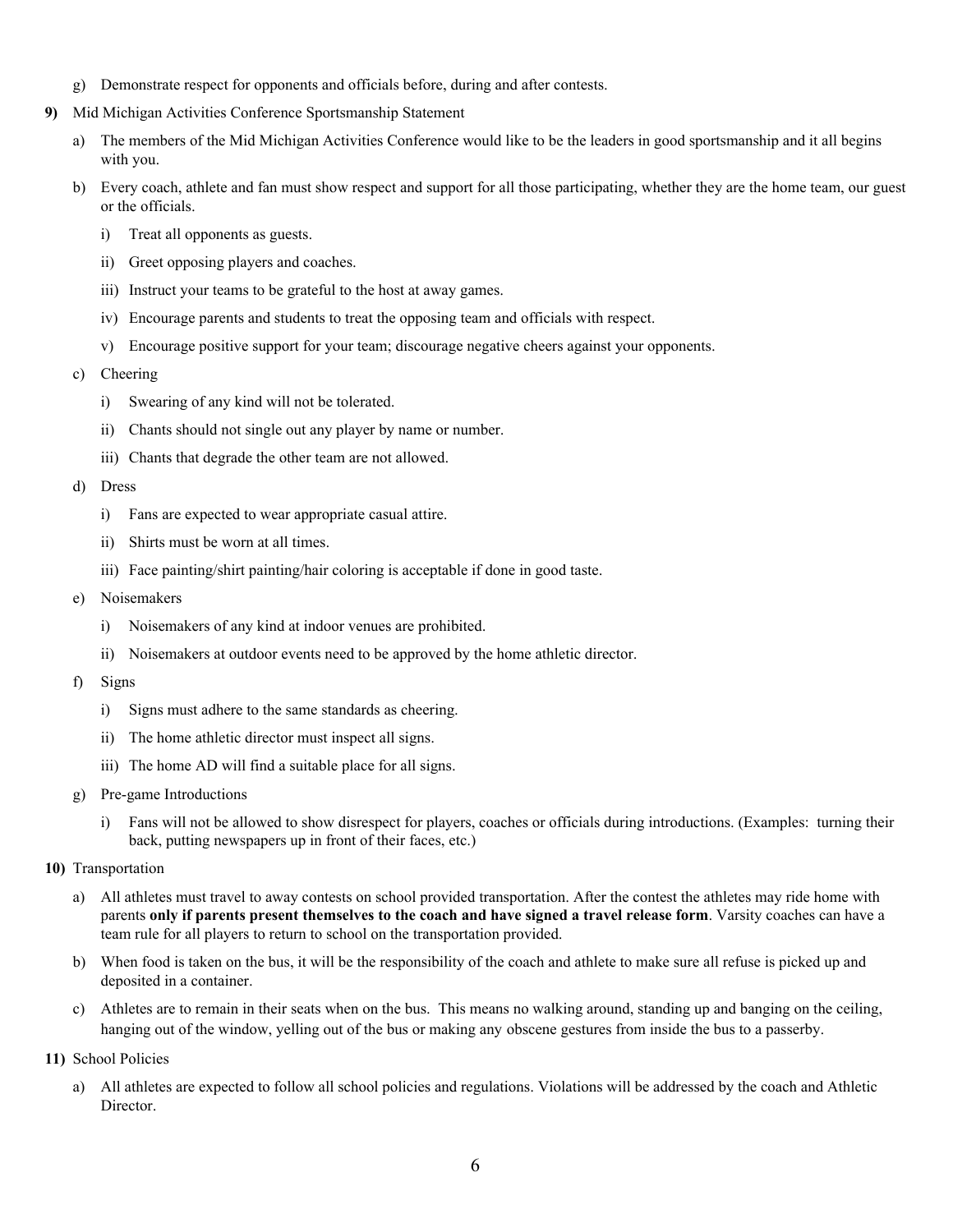b) Violation of any state law or municipal ordinance will be addressed by the Athletic Director and Principal.

**12)** School Property (Including Athletic Equipment)

a) Athletes are expected to treat school property in a respectful manner. All equipment issued to an athlete must be returned or paid for at the conclusion of a sport season. An athlete will not be allowed to tryout for another sport until this is taken care of.

## **GENERAL RULES, REGULATIONS AND PENALTIES**

The rules governing interscholastic athletes are set forth below. The rules are in addition to the rules established in the student code of conduct. A student may be disciplined for violations of the student code of conduct and the athletic code arising out of the same incident. Students suspended under the athletic code are allowed to practice but may not participate in contests with their athletic teams. Suspensions resulting from infractions of the code will be carried out immediately, i.e., the athlete will be suspended from participation on the first contest date following the declaration of the suspension.

- **1)** Specific offenses/ penalties
	- **a)** Any combination of violations of the following offenses will be cumulative over the life of the contract. Example; after the first offense for smoking, the athlete is caught consuming alcohol or using drugs. This will be considered his/her second offense and he/she will lose 75% of his/her playing time for the violation.
	- **b**) Use, possession, or consumption of tobacco, vapor cigarettes (E-cigarettes), alcohol or behavior-altering non-prescription drugs or substances including substances purported to be hallucinogenic or illegal drugs or substances said to have the effects of such drugs, i.e. look-alikes, or any illegal performance enhancing drugs (Appendix A) at any time would require the athlete to be penalized.
		- **First Offense**: The athlete will be suspended for **50%** of the contests or competitions in the current season and/or the next season of competition if the offense occurs out of season.
		- **Alternative Penalty**: the student-athlete and/or parent(s) may choose to have the suspension reduced to **25%** loss of contests or competitions by completing the following additional requirements:
			- o Enrolling in a licensed treatment program, which is done so on a voluntary basis. All expenses and arrangements of the program are to be incurred by the athlete and his/her parents. At no time is the school responsible for any financial and/or any other arrangements that may result in participation in such a program.
			- o Upon completion of the treatment program, the student-athlete and/or parent must provide the school and athletic director with proper **v**erification of program completion. This verification must be in writing from the provider and must be received by the athletic director before the suspension is revoked.
		- **Second Offense:** The athlete will be suspended for **75%** of the contests or competitions in the current season and/or the next season of competition if the offense occurs out of season.
		- **Alternative Penalty**: the student-athlete and/or parent(s) may choose to have the suspension reduced to **50%** loss of contests or competitions by completing the following additional requirements:
			- Enrolling in a licensed treatment program, which is done so on a voluntary basis. All expenses and arrangements of the program are to be incurred by the athlete and his/her parents. At no time is the school responsible for any financial and/or any other arrangements that may result in participation in such a program.
			- o Upon completion of the treatment program, the student-athlete and/or parent must provide the school and athletic director with proper **v**erification of program completion. This verification must be in writing from the provider and must be received by the athletic director before the suspension is revoked.
			- o The student-athlete will also be required to complete **20 hours of community service** before he/she may resume competition. Written verification must be completed from the individual where the service was performed prior to restoration of athletic eligibility.
		- **Third Offense:** The student-athlete will be suspended from all team activity and competition for twelve (12) consecutive months.
	- **c)** Sale or distribution of an illegal, controlled, or behavior-altering drug or substance including substances purported to be hallucinogenic or illegal drugs or substances purported to have the effects of such drugs, i.e. look-alikes, or the sale or distribution of alcoholic beverages, or any illegal performance enhancing drugs (Appendix A) at any time would require the athlete to be penalized.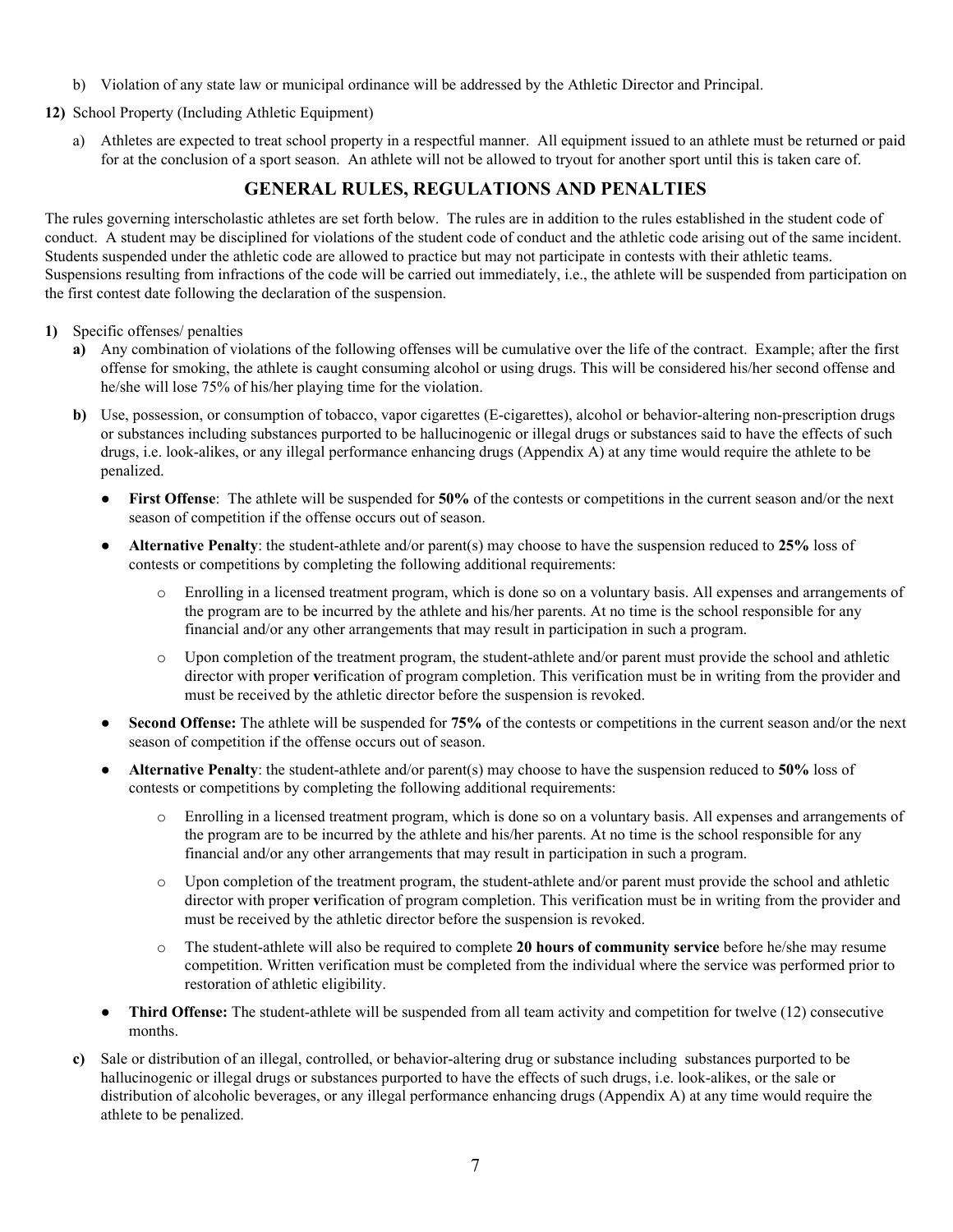- **First Offense**: Suspension from athletic activities for the rest of the participant's career.
- **d)** Any inappropriate actions found on internet sites and other social media sources will be addressed by the Athletic Director and/or Principal.
	- **First Offense**: Penalties may range from a warning up to suspension from athletic activities for the rest of the participant's career.
- **2)** The Athletic Director has the authority to withhold all honors and awards earned during the season as a result of a violation of the athletic code.
- **3)** The Athletic Director has the authority to suspend a student from all activities for a period of one year for misbehavior during athletic contests.
- **4)** All prior offenses of athletes currently in Chesaning Union Schools and any previous school (transfer student) will remain in effect. The next violation will be handled under current code by the number of rules the student has broken (second or third offense).
- **5)** If a violation occurs at the end of the season and the participant cannot fulfill all of the punishment, it will carry over into his/her next season. If the athlete is a senior, the coach and Athletic Director may refer to those penalties outlined in **General Rules, Regulations and Penalties, Section 2** (withholding any awards earned during the season).

## **REPORTING VIOLATIONS OF REGULATIONS**

- **1)** Confirmation in writing must be from a school employee, local law enforcement agency or a parent may report a violation by their own child.
- **2)** The following information should be noted:
	- 1. Time 4. Rule violated
	- 2. Date 5. Occasion
	- 3. Place 6. Signature of person reporting
- **3)** The Athletic Director investigates all rule violations in conjunction with the head coach or coaches of the sport for which the person is a participant. The Athletic Director has the authority to review all evidence presented and based on that evidence will determine disciplinary action, if any.
- **4)** If athletes volunteer information on a personal offense, the penalty may be reduced by the Athletic Director. (Excluding 3rd offenses)

## **APPEALS PROCESS**

- **1)** Each student athlete has the right to appeal the disciplinary decision of the Athletic Director within three (3) calendar days upon receiving the notification from the Athletic Director following the guidelines below.
	- **a**) The student athlete shall be informed of the specific reasons which are the basis for the suspension.
	- **b)** The student athlete has the right to present to the Athletic Director any information in support of his/her defense. The Athletic Director will then review all information presented and will notify the student athlete and the parent of his/her ruling within (3) calendar days.
	- **c)** When a student athlete is suspended or removed from a team, the Athletic Director will:
		- i) Notify the parent of the student athlete of the suspension and the reason(s) for this action in writing.
		- ii) Notify the administration and the coach of the suspension.
	- **d)** If the parent or the student athlete is dissatisfied with this action, an appeal may be made in writing to the Principal within three (3) calendar days. The Principal will review all information presented and will inform the student athlete and parent of his/her decision within three (3) calendar days.
	- **e)** If the parent or student athlete, after appeal to the Principal, is dissatisfied with the outcome, an appeal to the Superintendent or his/her designee may be made in writing within three (3) calendar days after being notified of the final ruling of the Principal. The Superintendent will review all information presented and will inform the student athlete and parent of his/her decision within three (3) calendar days.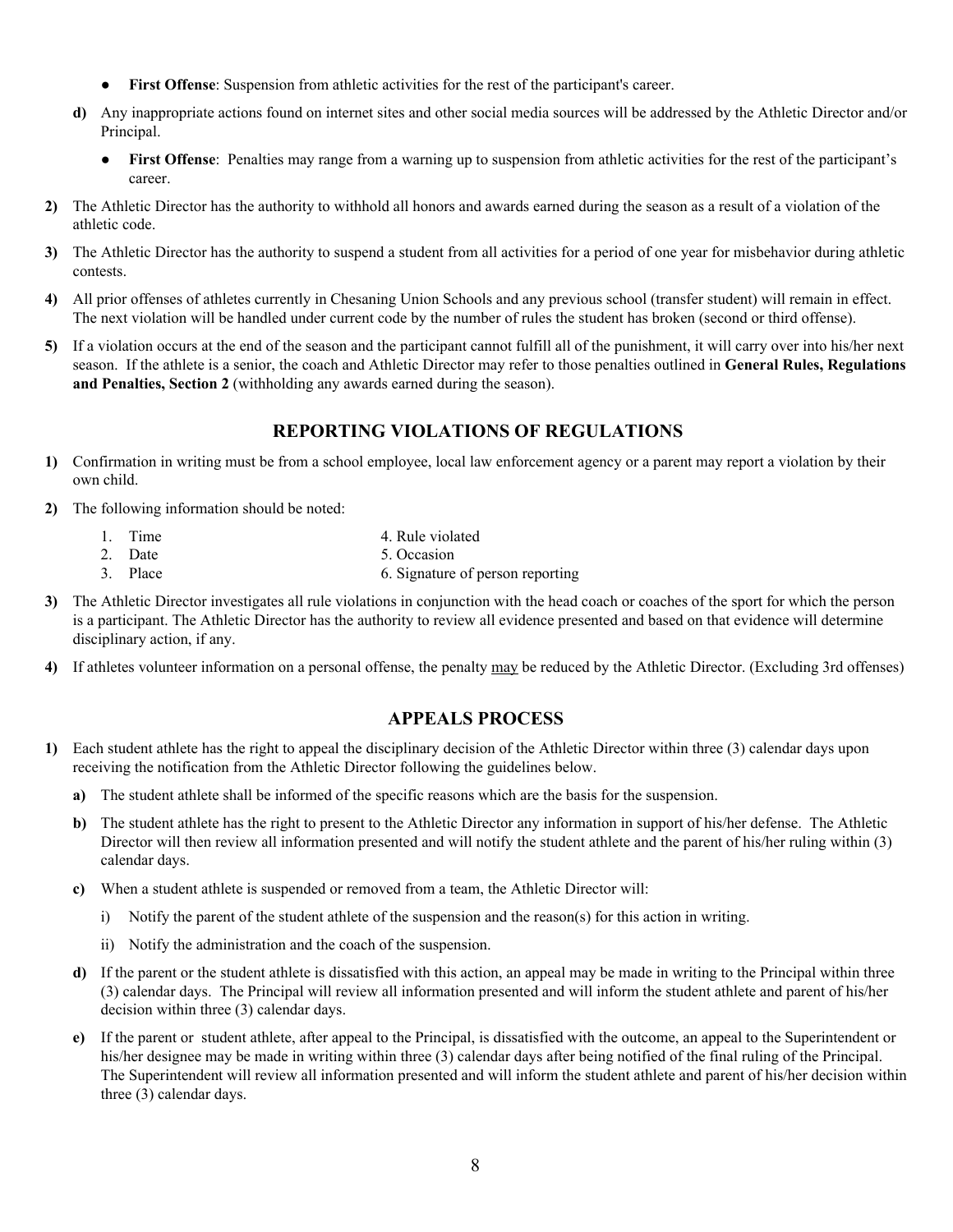**f)** The student athlete will remain eligible to participate pending the outcome of the appeal, unless safety is an issue.

## **DUAL SPORT ATHLETES**

A dual sport athlete is defined as a student-athlete who participates in two sports simultaneously during the same season. An example would be a member of the Girls' Volleyball team in the fall also running on the Cross Country team. It is the policy of the district to discourage dual sport participation rather than to promote it. In Chesaning we want as many of our students participating in sports in a meaningful way. However, from time to time there may be a student-athlete who benefits from dual sport participation. It is for the benefit of the student-athlete and not the program that dual sport participation is allowed.

- **1)** The following criteria have been established to protect individuals and coaches when a dual sport athlete is being used:
	- **a)** Any coach may decline to allow a dual sport athlete if he/she believes that missed practice time would hinder the integrity of the sport or if limited participation would hinder the effectiveness of team morale. A coach may not decline participation because he/she believes it will affect the student-athletes' ability to perform at his/her best. The physical well-fare and educational standing of the student will be taken into consideration when considering a dual sport request. Coaches will need to be prepared to defend their position with the Athletic Director. In the case of special circumstances the student-athlete may appeal in writing to the Athletic Director within (3) days of the decision. The appeal will then be heard by a committee consisting of a member of the high school administration, a coach, and a member of the teaching staff. In addition, the physical well-fare and educational standing of the student will be taken into consideration when considering a dual sport request.
	- **b)** A student-athlete who wishes to participate as a dual sport athlete must fill out the appropriate paper work with all necessary signatures before he/she will be allowed to participate.
	- **c)** One of the sports must be a varsity sport in order for a student to participate in dual sports.
	- **d)** A student-athlete must declare a primary sport and a secondary sport. The primary sport has final say on any practice time or games missed. For this reason it is very important that all parameters of the arrangement are established before the season begins.
	- **e)** No sport that makes cuts may be allowed to be declared the secondary sport.
	- **f)** A dual sport athlete must practice a minimum of two hours a week in the secondary sport; this may be with or without supervision. (I.e. A student-athlete, who runs cross country, could put in their time on their own during the weekend.)

#### **INJURIES**

- **1)** If an athlete is injured and needs attention, the coach will contact his/her parents and take the athlete to the trainer, team physician, or a doctor designated by the parent. If an ambulance is necessary, the coach or trainer will call for one. **Chesaning Union School District is not responsible for ambulance costs.**
- **2)** The coach will report the injury to the Athletic Trainer and Athletic Director.
- **3)** In no instance shall a coach make a medical decision to allow an athlete to return to activity after a serious illness or injury without medical clearance.
- **4)** A note from the parents which allows return to activity from serious illness or injury is not adequate. These injuries/illnesses require written clearance from a doctor (MD or D.O.).

#### **MEDICAL CONSENT FORMS**

Coaches must have a medical consent card for all athletes in their first aid kits. Parents should complete this form and return it to the coach by the second practice.

#### **INSURANCE COVERAGE**

Chesaning Union Schools does not assume financial responsibility for any medical, physician, hospital, or ambulance expenses incurred because of athletic injuries that occur during practice, weight training, or contests. Parents of athletes are required to obtain adequate insurance coverage for their children.

Athletics is a voluntary program in which the student may participate if he/she so desires, but the student does so at his/her own risk of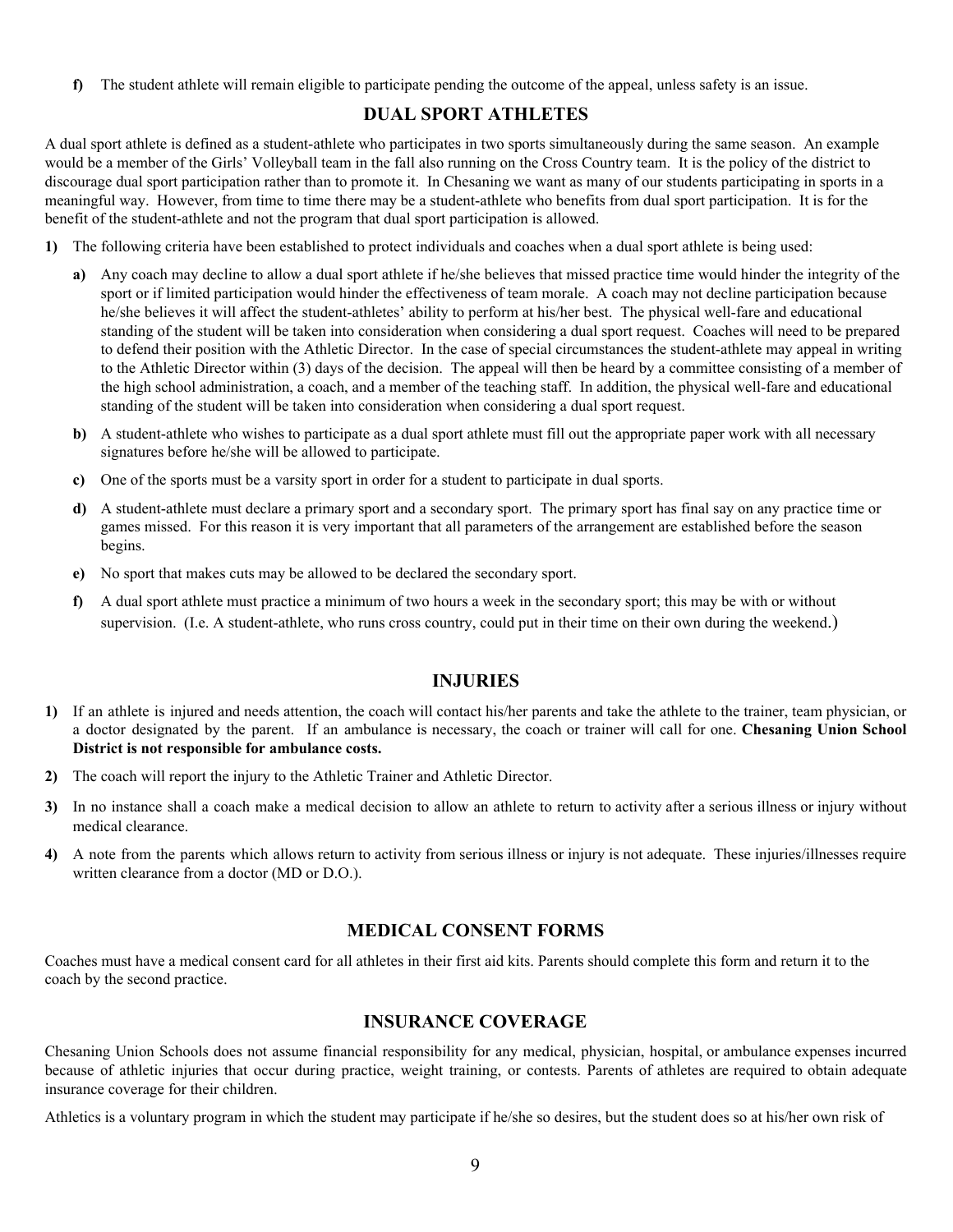injury. Inherent risks of injury may include paraplegic or quadriplegic injuries or death. Insurance forms are available in the Athletic office and Principal's office to purchase insurance for your children.

## **VACATION POLICY**

- **1)** The Chesaning staff believes that family vacations are an important part of everyone's life. Any students participating in athletics may go on a family vacation if the following considerations for the coaches are made:
	- **a)** Notification must be made prior to the season if possible.
	- **b)** At least two weeks notification should be given if pre-season notification is not possible. A discussion between the athlete's parents and coach regarding possible liabilities for the returning athlete should be held.
- **2)** "Non Family" vacations are not encouraged. We are trying to teach commitment to the athletes. Because each situation is different in how it affects the team, it will be left to the coach's discretion concerning dismissal or loss of playing time.

#### **ANNUAL REVIEW**

There will be an annual review of the Chesaning Union School Athletic Code.

#### **STUDENT-ATHLETE EXPECTATIONS**

- **1)** The following ten expectations are what a Chesaning student-athletes should encompass:
	- **a)** Work to excel in academics.
	- **b)** Be on time and prepared for all classes, practices, meetings, and games.
	- **c)** Have pride in yourself, your team, your school and your facility.
	- **d)** Follow all training rules, school rules and regulations.
	- **e)** Be a role model for all students before, during and after school.
	- **f)** Exhibit good sportsmanship towards the opponents, officials, teammates and fans.
	- **g)** Put team goals ahead of personal goals.
	- **h)** Respect, but never fear the opponent.
	- **i)** Work harder than the competition both in and out of season, and never quit.
	- **j)** Accept the results; learn from the mistakes; focus on the goal, and never give up.

#### **ATHLETIC TEAM AWARDS**

- **1)** Coaches shall set their own standards for the earning of an athletic team award in each sport.
	- **a)** The freshman, junior varsity, and varsity athletic award certificate shall be white, orange and black in color.
	- **b**) An athlete shall not receive more than one varsity chenille letter award during his/her school career. Certificates shall be presented to each athlete should he/she earn more than one award.
	- **c)** The school reserves the right to recall, for just cause, any athletic award granted. It also reserves the right to request that students remove improperly worn letter awards.
	- **d)** The varsity athletic team award shall be a full block "C" six inches high and orange and black in color. Inserts will be provided for multiple letter winners.
	- **e)** Conference champions may receive an award.
	- **f)** Coaches may give team awards along with all conference, all state, and other special recognition awards.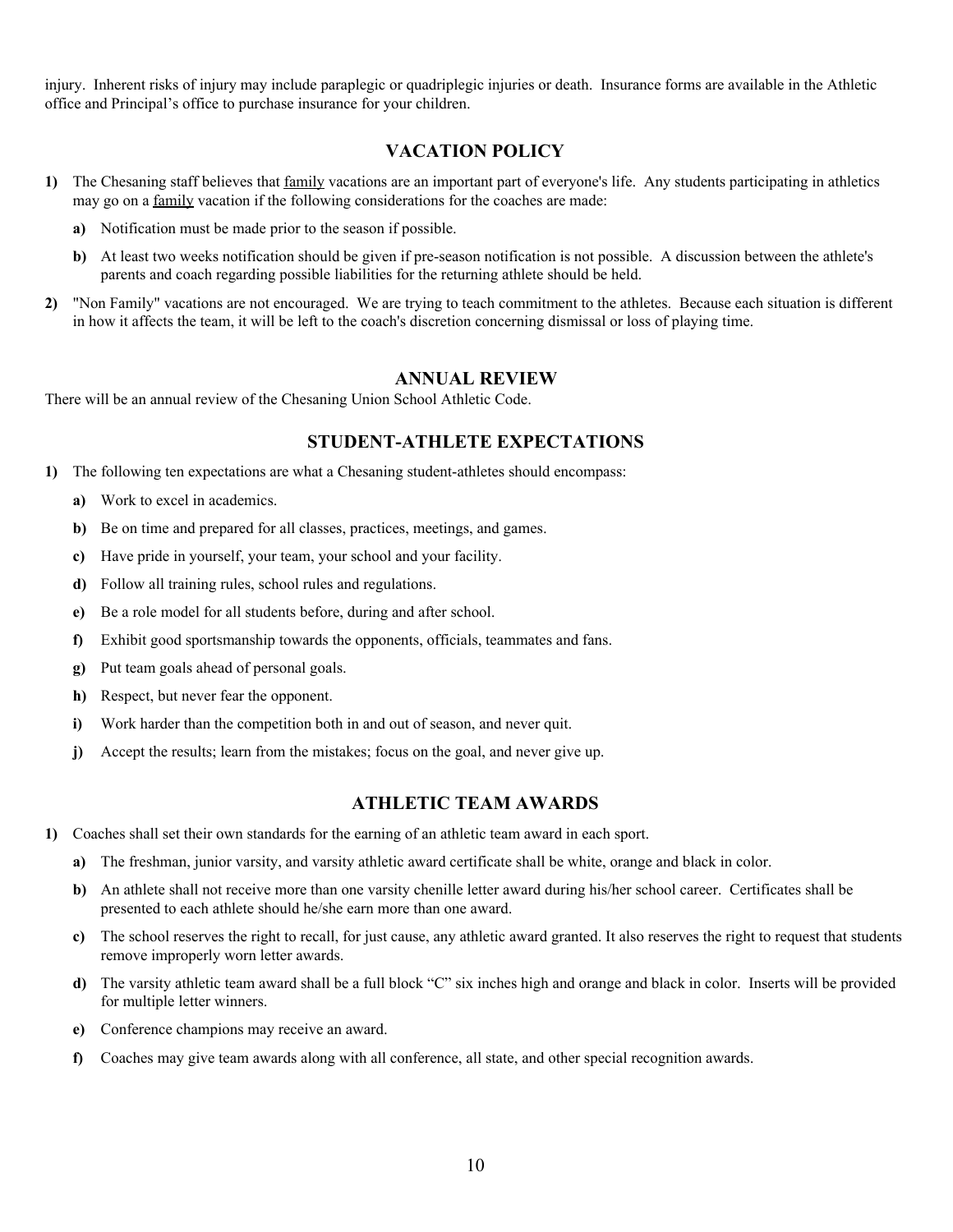#### **DRESS CODE**

We expect our athletes to project a favorable image for our school. Dress must follow the Chesaning Union School coach's rules. All athletes will be required to dress for success at all banquets and award ceremonies unless casual dress is appropriate (e.g., a cookout at a coach's house). Male athletes should wear shirt, tie, or sweater, (NO HATS OR SWEATSHIRTS) dress slacks and dress shoes. Female athletes should wear dresses, skirts or dress slacks. We would also ask our athletes to encourage their parents to dress up for the banquets to help promote an atmosphere of respect for our programs and coaches. If athletes are not dressed appropriately they may not receive their awards.

#### **COLLEGE RECRUITMENT**

In the event that a college recruiter contacts an athlete, he/she should work with his/her coach and the athletic department. Inform the coach of such a contact as soon as possible.

## **TRAINING ROOM AND LOCKER ROOM USE**

- **1)** The training room is **not** a meeting place or a hang out. Only athletes who are in need of medical treatment, trainer consultation or other medical-related activities are allowed to enter. It is highly suggested that the athlete and his/her parents set up scheduled times with the trainer for treatment during the injury period.
- **2)** Athletes are not allowed to get training room supplies or keep them in their lockers or bags Specifically TAPE.
- **3)** Athletes will not be issued school towels or any type of hygienic products.
- **4)** Athletes are responsible for keeping the locker rooms and facilities clean after practices and contests both home and away. We expect all athletes to respect and give proper care to all athletic facilities and equipment.
- **5)** An athlete shall never use the whirlpool alone. Must seek the Athletic Trainer for permission to use.
- **6)** Athletes are not allowed in the coach's office unless given permission.
- **7)** Each coach should have the Athletic Trainer, ambulance, and hospital emergency phone numbers in their personal phones. If there is an emergency, please **DIAL 911** to get emergency medical assistance.
- **8)** Athletes should not bring large sums of money to school and they should lock their lockers during practices and games. Chesaning Union High School is not responsible for lost or stolen items.

#### **GYM AND WEIGHT ROOM USE**

- **1)** The gym and weight room is for the students, staff and community of Chesaning Union Schools. People who use these areas must abide by the following rules or they will be dismissed. The gym and weight room will be open **only when supervision from a coach or staff member is available**.
	- **a)** Please use care when using these rooms and the equipment in them. The user assumes risk.
		- i) High school and middle school athletes are not allowed in the gym or weight room unless a coach is present.
		- ii) Coaches must supervise all activities and employ proper safety and lifting techniques at all times.
		- iii) Coaches and athletes are responsible for making sure the weight bars are cleared, weights are stacked, the weight room is clean, the stereo and lights are turned off and doors locked when leaving.
		- iv) Shirts and athletic shoes must be worn at all times.
		- v) Spotters must be used for all lifts over the head and body.
		- vi) Use weight belts for safety--especially those involving lifts with the lower back.
		- vii) Anyone behaving in an inappropriate manner may be removed from the weight room and have their privileges suspended.

#### **TEAM MEMBERSHIP**

**1)** Once an athlete has decided upon a sport he/she wishes to try, he/she may not change to another sport without permission from the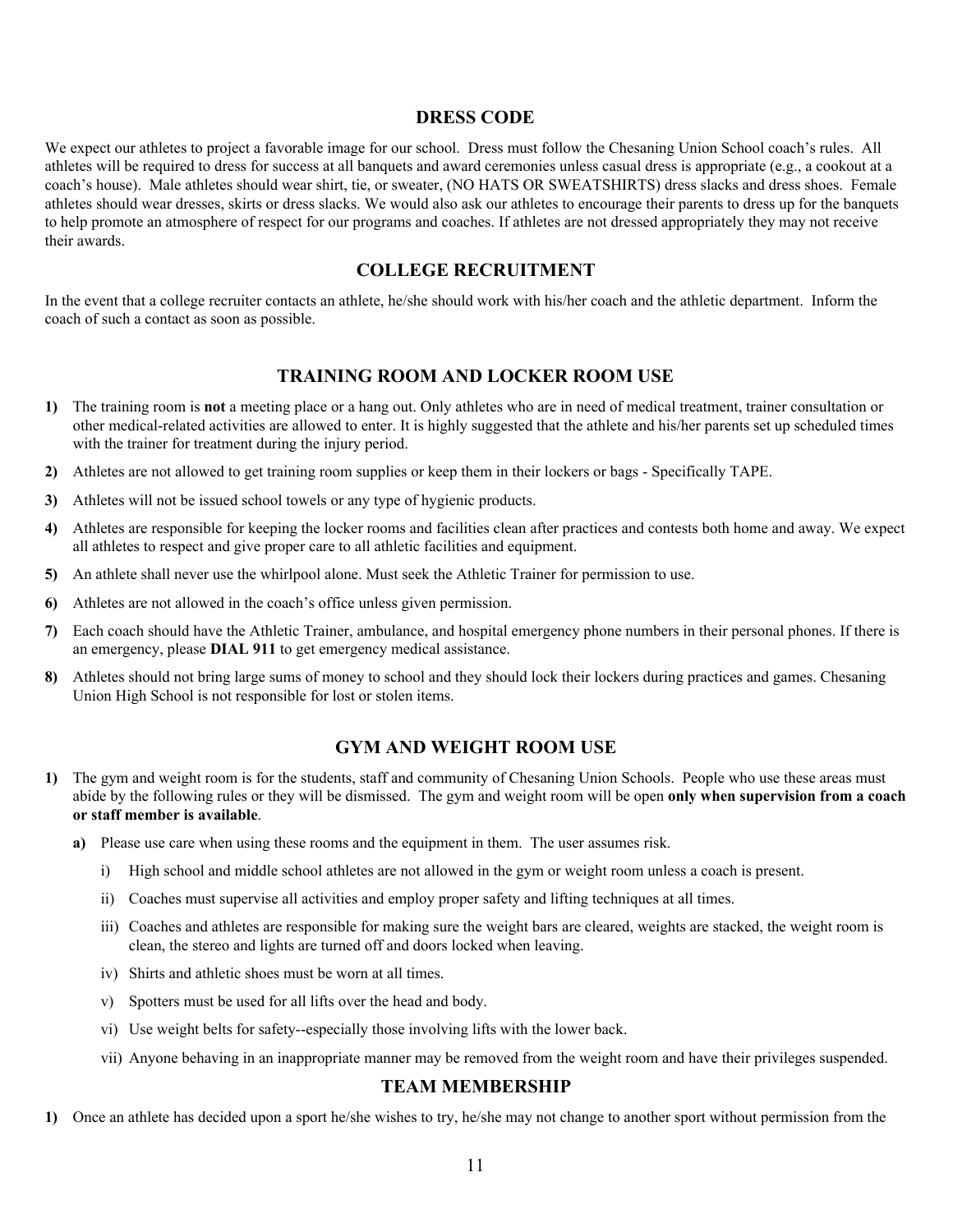coach of the sport he/she is dropping.

- **2)** If an athlete wishes to change from one sport to another, he/she must do so prior to the first game of that season.
- **3)** If an athlete is dropped from a team for disciplinary reasons, he/she is not allowed to try out for another sport during the same season.
- **4)** If an athlete is dropped from a team for disciplinary reasons, he/she may not go out for a next-season sport until after the last game.
- **5)** Athletes are **required** to be in school when school begins on the morning following a previous night's game. Coaches and parents should impress this on their athletes.
- **6)** Athletes must travel to away contests with the team. In the event parents have a justifiable reason to have the athlete return with them, they must complete an Athlete Travel Release Form and turn it into the coach prior to the game. The parent must pick up the athlete from the coach after the game.
- **7)** During Out of School Suspension, students are suspended from participation in all extra-curricular activities, including athletic practices and contests. Suspended students are not permitted on school grounds without permission from the Principal.
- **8)** If a coach suspends an athlete from his/her team, the coach must notify the Athletic Director by the next morning stating the reasons for the action.

## **TEAM RULES AND POLICIES**

All coaches are required to turn in to the Athletic Director their team rules and policies. A copy should also be given to each team member.

#### **SQUAD SELECTION PROCEDURE**

- **1)** Philosophy
	- **a)** In accordance with our overall athletic philosophy and our desire to see as many students/athletes as possible participate in the athletic program while at Chesaning Union Schools, we encourage our coaches to keep as many students/athletes as they can without unbalancing the integrity of their sport. Obviously, time, facilities, personal preference and other factors will place limitations on the most effective squad size for any particular sport. Coaches, when developing individual sport policy, should strive to maximize the opportunities for our students/athletes without diluting the quality of the program.
- **2)** Limitation of Team Membership Policy
	- **a)** The coaches of respective sports and the Athletic Director will determine minimum and maximum team membership limits. In cases when the "Squad Reduction Policy" is utilized, the coach should keep the Athletic Director informed concerning the method and time of "cuts."
- **3)** Squad Reduction Policy
	- **a)** Responsibility
		- i) Choosing the members of any athletic team is the sole responsibility of the coaches of those teams.
		- ii) There is no such thing as a final team cut. The athlete's membership on any team is always subject to proper behavior and the following of specified team guidelines.
		- iii) Lower level coaches shall follow the policies as established by the head coach in that particular program when selecting team members.
		- iv) Prior to try-outs, the coach shall provide the following information to all candidates for the team:
		- Extent of the try-out period
		- Criteria used to select team
		- Number to be selected
	- **b)** Procedure
		- i) When a squad cut becomes necessary, the process will include these important elements:
			- (1) Have completed a minimum number of practices.
			- (2) Be allowed, when possible, to compete in a scrimmage situation.

● Practice commitment if they make the team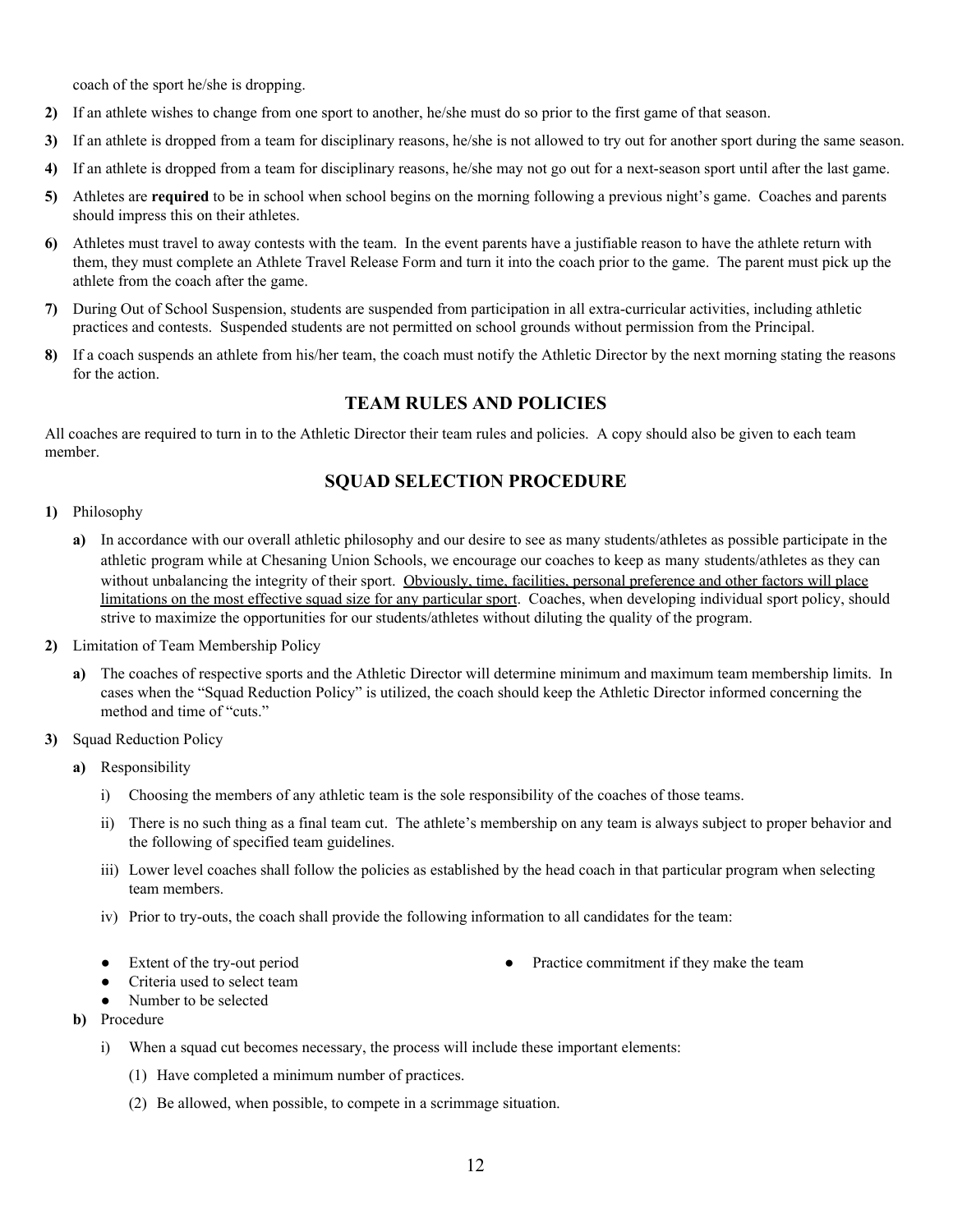- (3) Be informed by the coach of the cut and the reason for it.
- ii) **Cut lists will not be posted.**
- iii) Coaches will take the opportunity to discuss alternative possibilities for participation in the sport or other sports.
- iv) If a coach foresees difficulties arising as a result of squad cuts, he/she should discuss the situation with the Athletic Director ahead of time.

## **PLAYING OUT OF LEVEL**

Generally speaking, freshman teams are for freshmen, junior varsity teams are for freshmen/ sophomores/ juniors, and varsity teams are for juniors and seniors. If an athlete is moved one or two levels, the following criteria should be adhered to:

- **1)** Coaches affected by the moved student athlete should meet to discuss the following, with the outcome being positive for the athlete.
	- **a)** How will the move affect the academic work of the athlete?
		- i) What kind of student is the athlete?
		- ii) What kind of study habits does the athlete have?
		- iii) Are the length and number of practices going to affect class work?
		- iv) Will the time and number of games affect class work?
		- v) What kind of help is available for the athlete?
	- **b)** How will the move affect the athlete emotionally?
		- i) What kind of pressure will be on the athlete?
		- ii) Is the athlete emotionally mature enough to play at this level?
	- **c)** How will the move affect the athlete socially?
		- i) Does the athlete have any friends on the team?
		- ii) How great is the age difference?
	- **d)** How will the move affect the athlete physically?
		- i) Is the athlete physically mature enough to play at this level.
		- ii) Will the chance of injury be increased greatly?
	- **e)** How will the amount of playing time affect the athlete?
		- i) Will the athlete contribute to the team during the game?
		- ii) Will playing time be sufficient to justify the move up or down? The athlete is **NOT** to be a bench warmer.
- **2)** Parent Contacted
	- **a)** Coaches involved in the move will contact the parents of athlete to:
		- i) Discuss the pros and cons of the move.
		- ii) Get input from the parent about the move.
		- iii) Obtain a signed Parent Consent Form from the parent supporting the move.
- **3)** Re-evaluate
	- **a)** Any decision to move an athlete should be re-evaluated periodically during the season. Athletes may be moved back to a lower level at any time during the season if the move will benefit the athlete and the team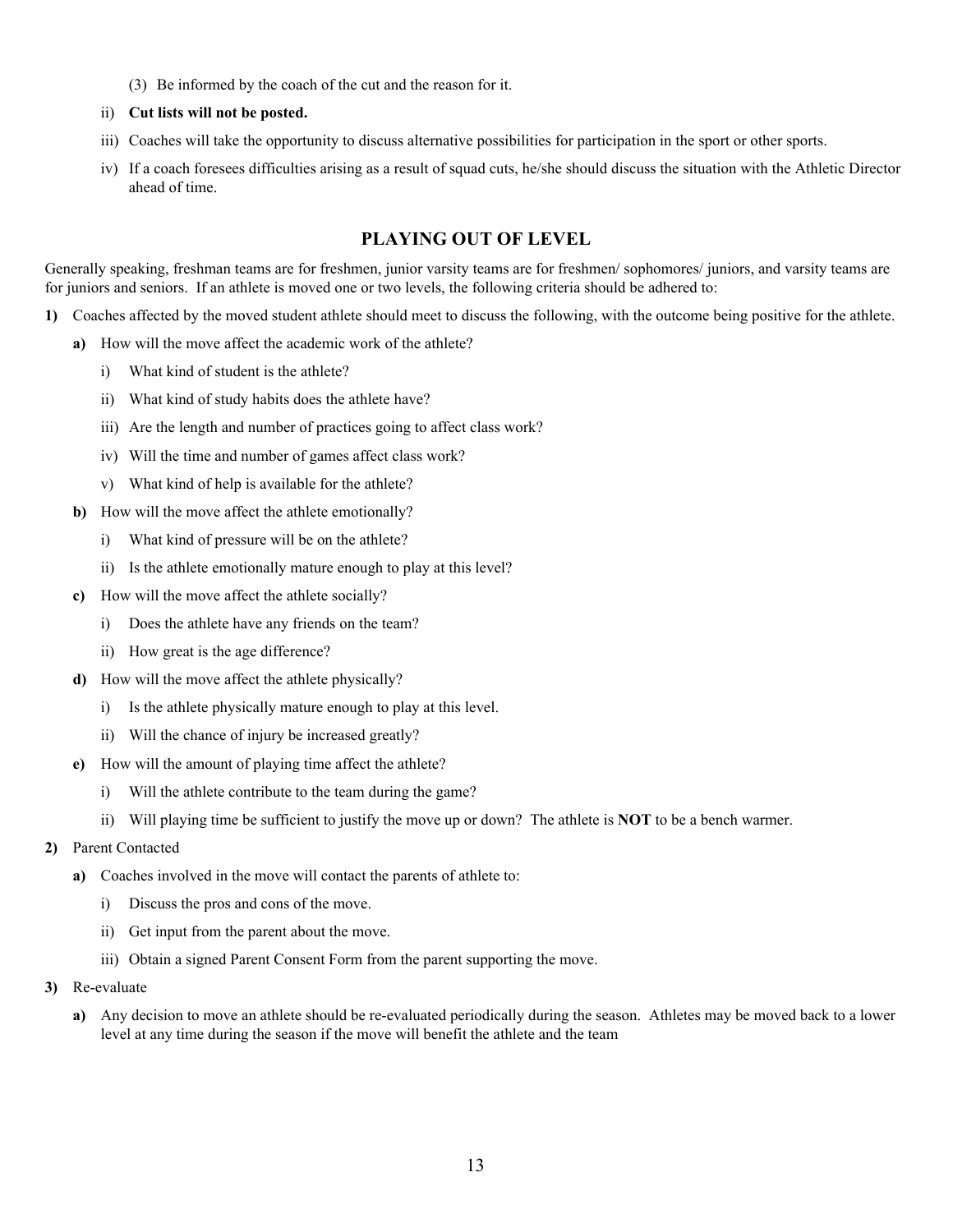## **PARENT-COACH COMMUNICATION PROCESS**

Ten Commandments For Parents

- Make sure your child has a positive sports experience by supporting your child's established role for the team.
- Have your child attend and participate in all practices and games.
- Practice with your child at home.
- Come to the games as often as you can to support your child and their team.
- Cheer positively.
- Allow the coach to coach.
- Allow the officials to do their jobs.
- Compliment your child.
- Talk to the coach about how your child may improve.
- Remember that this is your child's game and that this is their time to compete and participate.

Communication you should expect from your child's coach

- Philosophy of the coach.
- Expectations the coach has for your child, as well as, all the players on the squad.
- Locations and times of all practices and contests.
- Team requirements, i.e. practices, special equipment, out-of-season conditioning.
- Discipline that may result in the denial of your child's participation.

Communication coaches expect from parents

- Concerns expressed directly to the coach.
- Notification to the coach of any schedule conflicts well in advance.
- **■** Specific concerns with regard to the coach's philosophy and or expectations.

Appropriate concerns to discuss with coaches

- The treatment of your child, mentally and physically.
- Ways to help your child improve.
- Concerns about your child's behavior.

Issues not appropriate to discuss with coaches

- Team strategy
- Play calling
- Other students/athletes

When you have a concern to discuss with the coach, this is the recommended procedure you should follow:

- **■ Call to set up an appointment.**
- **If the coach cannot be reached, call the Athletic Director. A meeting will be set up for you.**
- Please do not attempt to confront a coach before or after a contest or practice. These can be emotional times for both the **parent and the coach. Meetings of this nature do not promote resolution.**

**What a parent can do if the meeting with the coach did not provide a satisfactory resolution.**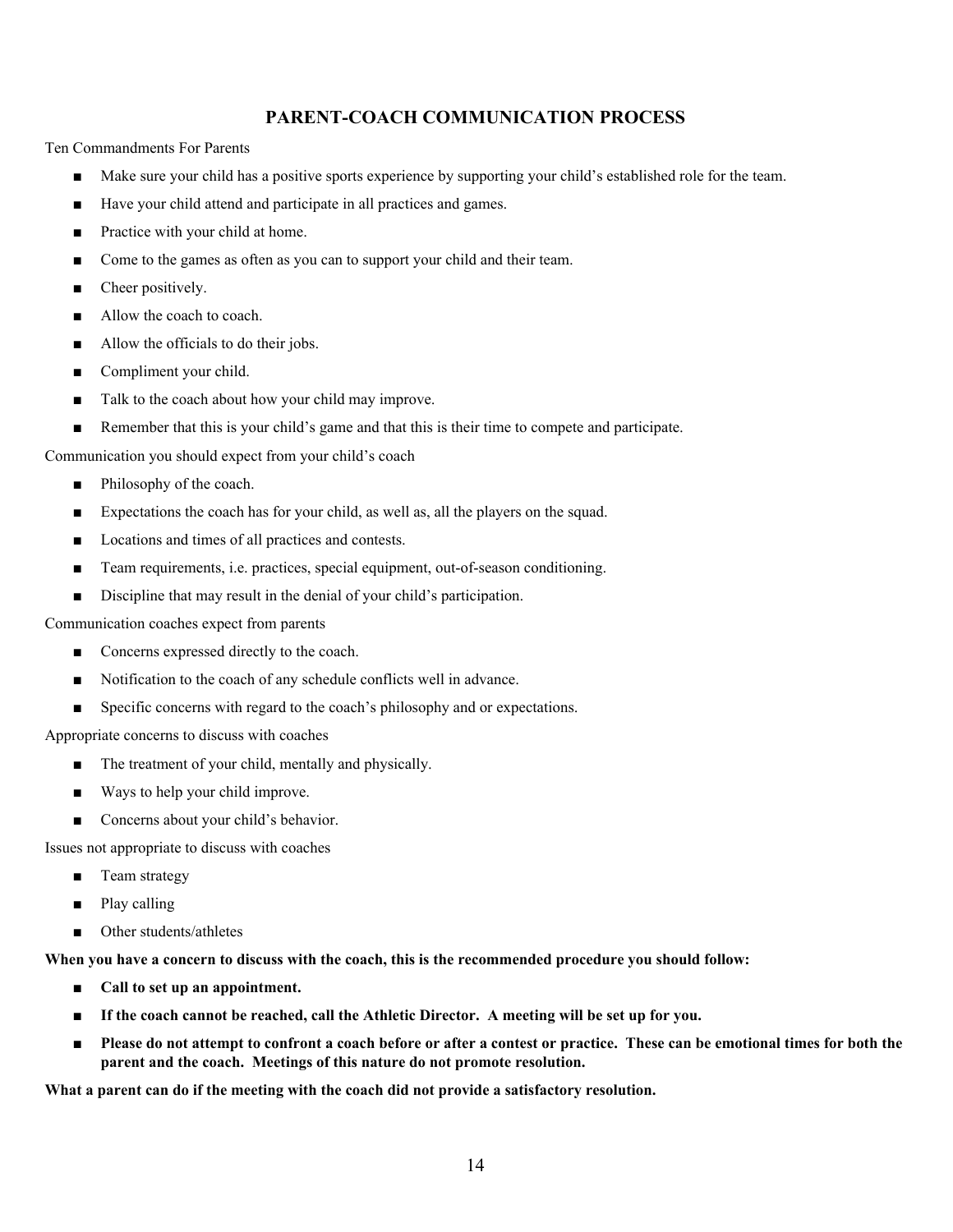- **■ Call and set up an appointment with the Athletic Director to discuss the situation.**
- **■ If you are still not satisfied set up an appointment with the principal.**

## **Pay to Participate Fee Structure for Chesaning Union Schools Athletics 2019-2020**

- 1. A Participation fee will be assessed to all student participants in athletic programs for middle or high school levels.
- 2. The participation fee will be based on the following schedules for:

#### **High School (Grades 9-12)**

One-time fee to cover all sports for the 2018-19 school year: \$100.00

#### **Middle School (Grades 7-8)**

One-time fee to cover all sports for the 2018-19 school year: \$50.00

#### **\*\*The Following Schedule Is If The Student-Athlete Qualifies For Reduced Lunch (see #3 below).**

#### **High School (Grades 9-12)**

One-time fee to cover all sports for the 2018-19 school year: \$50.00

#### **Middle School (Grades 7-8)**

One-time fee to cover all sports for the 2018-19 school year: \$25.00

#### **\*\*The Following Schedule Is If The Student-Athlete Qualifies For Free Lunch (see #3 below).**

#### **High School (Grades 9-12)**

All sports for the 2018-19 school year: FREE

#### **Middle School (Grades 7-8)**

All sports for the 2018-19 school year: FREE

- 3. Students who qualify for free or reduced lunch according to the Federal standards will pay the participation fee according to the schedules above.
- 4. Family Caps \$300.00 maximum at Chesaning High School. \$150.00 maximum at Chesaning Middle School. District Wide Family Cap - \$300.00 maximum.
- 5. FEE DATE DEADLINES (if fee is not paid by the following deadlines the student will not be allowed to participate in **games until fee is paid):**

#### **Fall Due Date: September 13, 2019**

#### **Winter Due Date: December 6, 2019**

#### **Spring Due Date: March 20, 2020**

#### **\*\*If a payment plan is needed contact the Athletic Office to set up a plan.**

- 6. Cash or check may pay all fees. Checks shall be made out to: Chesaning Union Schools Athletics.
- 7. A \$25.00 fee shall be assessed for any check returned due to insufficient funds.

#### 8. **The participation fee is Non-refundable & does not guarantee playing time.**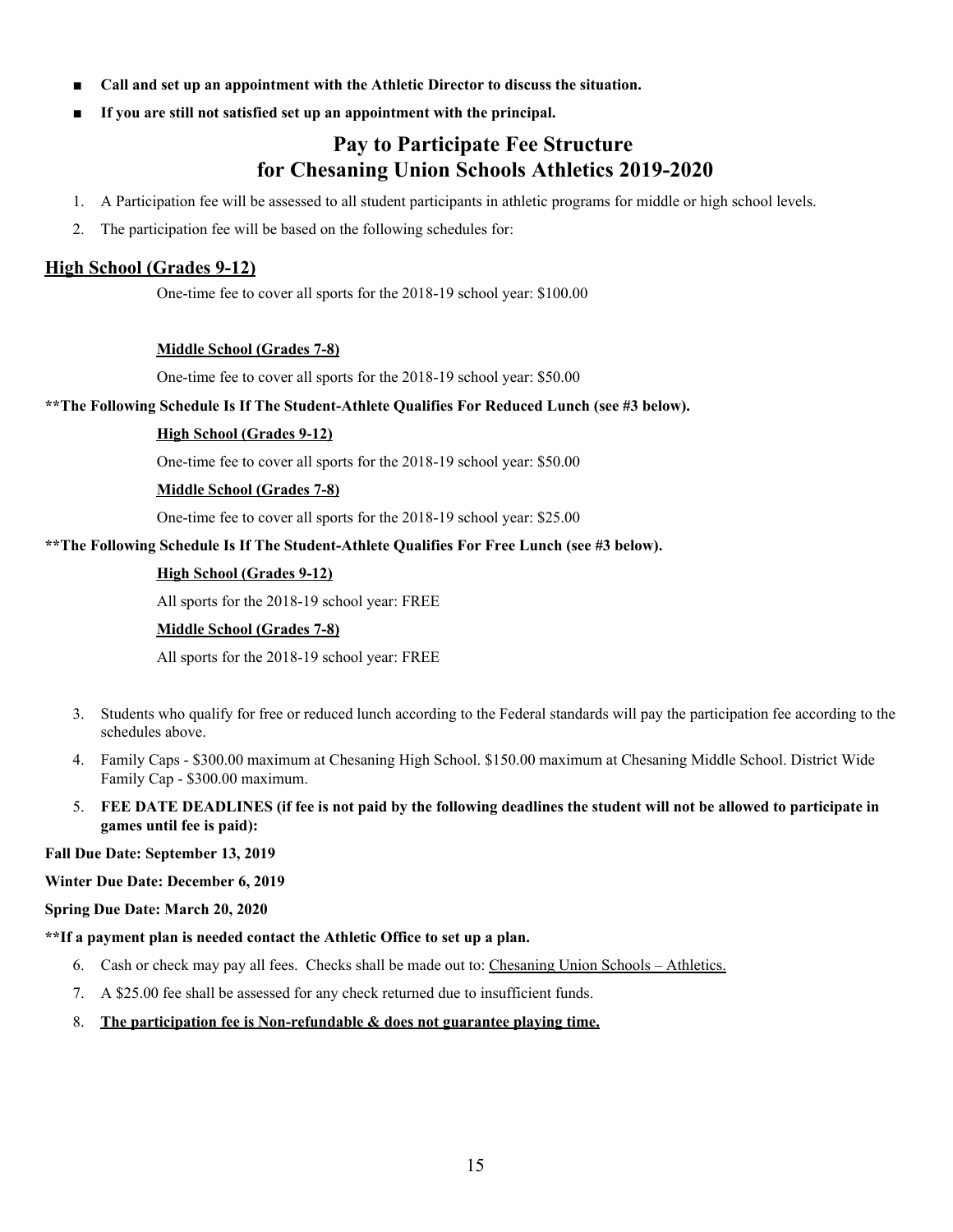## **Educational Material for Parents and Students (Content Meets MDCH Requirements)**

#### Sources: Michigan Department of Community Health. CDC and the National Operating Committee on Standards for Athletic Equipment (NOCSAE)

#### **UNDERSTANDING CONCUSSIONS**

#### **Some Common Symptoms**

| Headache                    | <b>Balance Problems</b>   | <b>Sensitive to Noise</b> | <b>Poor Concentration</b> | Not "Feeling Right"       |
|-----------------------------|---------------------------|---------------------------|---------------------------|---------------------------|
| <b>Pressure in the Head</b> | <b>Double Vision</b>      | <b>Sluggishness</b>       | <b>Memory Problems</b>    | <b>Feeling Irritable</b>  |
| Nausea/Vomiting             | <b>Blurry Vision</b>      | <b>Haziness</b>           | Confusion                 | <b>Slow Reaction Time</b> |
| <i>Dizziness</i>            | <b>Sensitive to Light</b> | <b>Fogginess</b>          | "Feeling Down"            | <b>Sleep Problems</b>     |
|                             |                           | Grogginess                |                           |                           |

#### **WHAT IS A CONCUSSION?**

**A concussion is a type of traumatic brain injury** that changes the way the brain normally works. A concussion is caused by a fall, bump, blow, or jolt to the head or body that causes the head and brain to move quickly back and forth. A concussion can be caused by a shaking, spinning or a sudden stopping and starting of the head. Even a "ding," "getting your bell rung," or what seems to be a mild bump or blow to the head can be serious. A concussion can happen even if you haven't been knocked out.

ou can't see a concussion. Signs and symptoms of concussions can show up right after the injury or may not appear or be noticed until days or weeks after the injury. If the student reports any symptoms of a concussion, or if you notice symptoms yourself, seek medical attention right away. A student who may have had a concussion should not return to play on the day of the injury and until a health care professional says they are okay to return to play.

#### **IF YOU SUSPECT A CONCUSSION:**

- **1. SEEK MEDICAL ATTENTION RIGHT AWAY –** A health care professional will be able to decide how serious the concussion is and when it is safe for the student to return to regular activities, including sports. Don't hide it, report it. Ignoring symptoms and trying to "tough it out" often makes it worse.
- **2. KEEP YOUR STUDENT OUT OF PLAY –** Concussions take time to heal. Don't let the student return to play the day of injury and until a heath care professional says it's okay. A student who returns to play too soon, while the brain is still healing, risks a greater chance of having a second concussion. Young children and teens are more likely to get a concussion and take longer to recover than adults. Repeat or second concussions increase the time it takes to recover and can be very serious. They can cause permanent brain damage, affecting the student for a lifetime. They can be fatal. It is better to miss one game than the whole season.
- **3. TELL THE SCHOOL ABOUT ANY PREVIOUS CONCUSSION –** Schools should know if a student had a previous concussion. A student's school may not know about a concussion received in another sport or activity unless you notify them.

#### **SIGNS OBSERVED BY PARENTS:**

- Appears dazed or stunned
- Is confused about assignment or position
- Forgets an instruction
- Can't recall events prior to or after a hit or fall
- Is unsure of game, score, or opponent
- Moves clumsily

#### **CONCUSSION DANGER SIGNS:**

- Answers questions slowly
- Loses consciousness (even briefly)
- Shows mood, behavior, or personality changes
- In rare cases, a dangerous blood clot may form on the brain in a person with a concussion and crowd the brain against the skull. A student should receive immediate medical attention if after a bump, blow, or jolt to the head or body s/he exhibits any of the following danger signs:
	- One pupil larger than the other
	- Is drowsy or cannot be awakened
	- A headache that gets worse
	- Weakness, numbness, or decreased coordination
- Repeated vomiting or nausea
- Slurred speech
- Convulsions or seizures
- Cannot recognize people/places
- Becomes increasingly confused, restless or agitated
- Has unusual behavior
- Loses consciousness (even a brief loss of consciousness should be taken seriously.)

#### **HOW TO RESPOND TO A REPORT OF A CONCUSSION:**

If a student reports one or more symptoms of a concussion after a bump, blow, or jolt to the head or body, s/he should be kept out of athletic play the day of the injury. The student should only return to play with permission from a health care professional experienced in evaluating for concussion. During recovery, rest is key. Exercising or activities that involve a lot of concentration (such as studying, working on the computer, or playing video games) may cause concussion symptoms to reappear or get worse. Students who return to school after a concussion may need to spend fewer hours at school, take rests breaks, be given extra help and time, spend less time reading, writing or on a computer. After a concussion, returning to sports and school is a gradual process that should be monitored by a health care professional.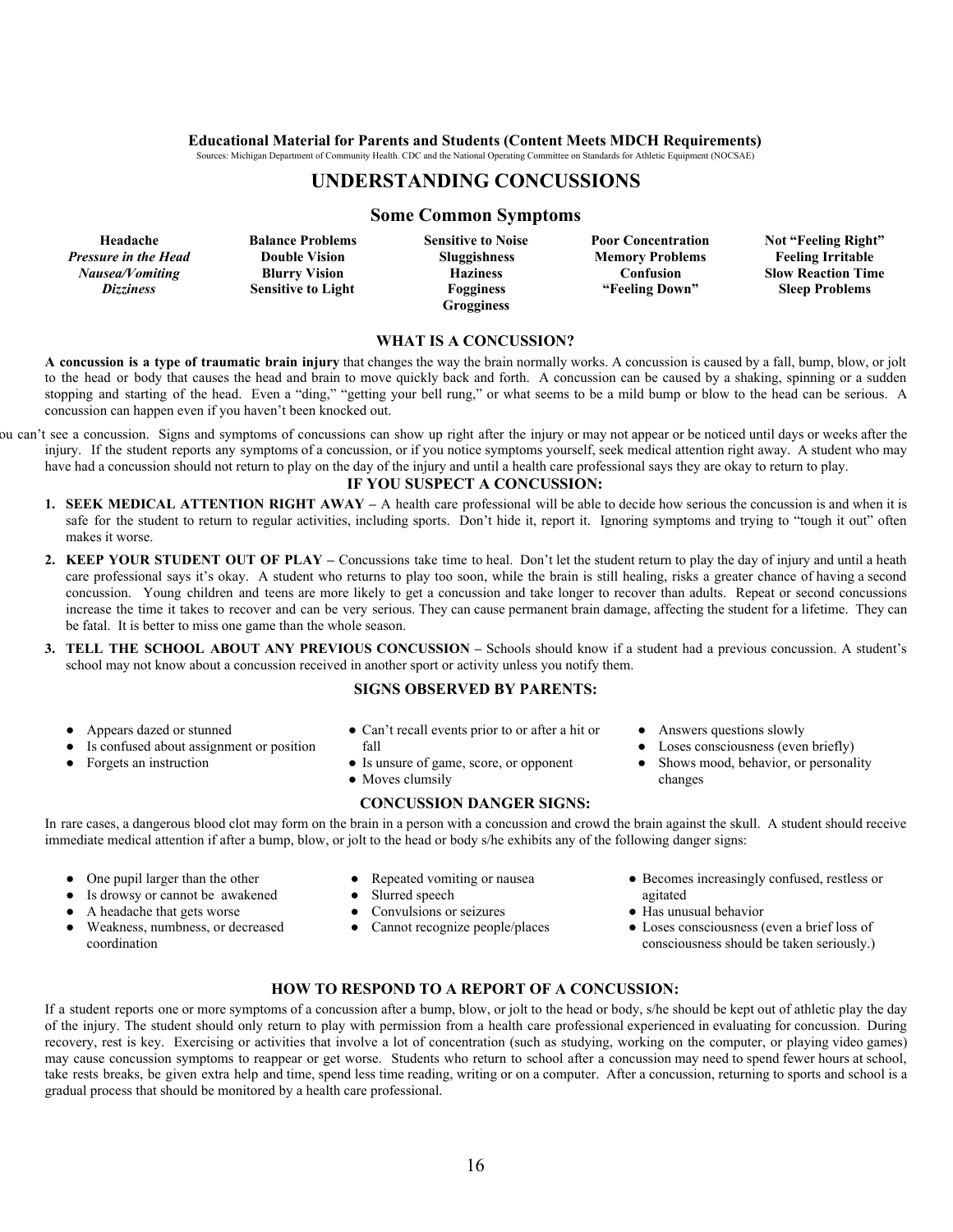Remember: Concussion affects people differently. While most students with a concussion recover quickly and fully, some will have symptoms that last for days, or even weeks. A more serious concussion can last for months or longer.

#### **To learn more, go to [www.cdc.gov/concussion.](http://www.cdc.gov/concussion)**

The following form must be signed by parent or guardian and athlete and be on file in the Athletic Office before students are permitted to participate in athletic contests.

## **Parental/Guardian Consent**

Having read the Athlete Handbook, which includes the athletic code, regarding a player's responsibilities and the possibility of injury, I (we) hereby give consent for

 Name of student to participate in the athletic program sponsored by Chesaning Union Schools.

PARENT SIGNATURE:

Date:

By signing this form, I acknowledge that I have read and agree to accept the responsibilities outlined in the Athlete Handbook, which includes the athletic code. I also understand and accept the fact that participation may result in injury, as indicated, and I do voluntarily assume the inherent risks in the sport I am participating in.

STUDENT SIGNATURE:

Date: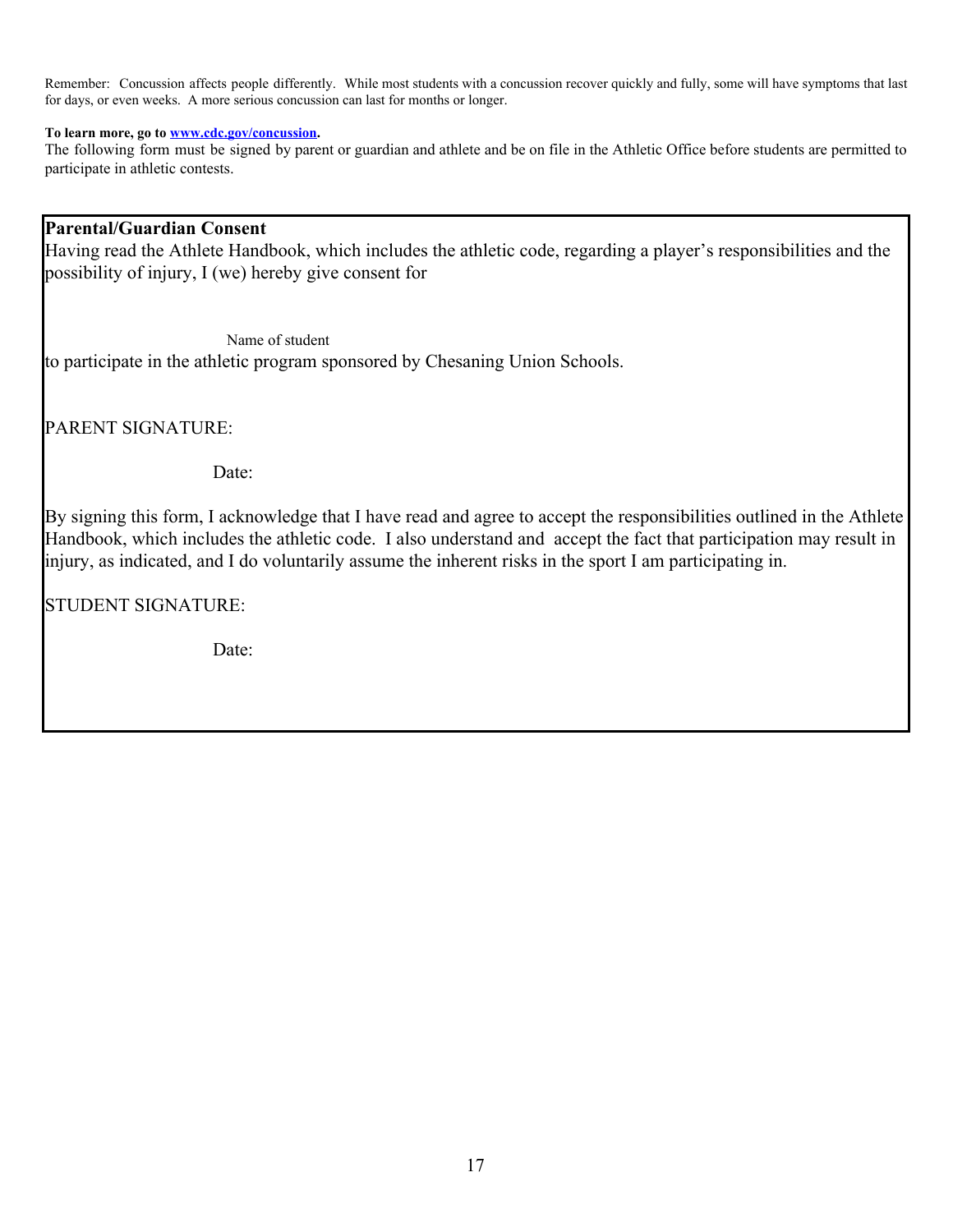## **Appendix A**

## **2019-20 NCAA Banned Drugs List**

## **It is your responsibility to check with the appropriate or designated athletics staff before using any substance.**

## **The NCAA bans the following classes of drugs:**

- 1. Stimulants.
- 2. Anabolic Agents.
- 3. Alcohol and Beta Blockers (banned for rifle only).
- 4. Diuretics and Other Masking Agents.
- 5. Street Drugs.
- 6. Peptide Hormones and Analogues.
- 7. Anti-estrogens.
- 8. Beta-2 Agonists.

## *Note: Any substance chemically related to these classes is also banned.*

The institution and the student-athlete shall be held accountable for all drugs within the banned drug class regardless of whether they have been specifically identified. See *exceptions* in the following examples listed for each class.

## **Drugs and Procedures Subject to Restrictions:**

- 1. Blood doping.
- 2. Gene doping.
- 3. Local anesthetics (under some conditions).
- 4. Manipulation of urine samples.
- 5. Beta-2 Agonists permitted only by prescription and inhalation (i.e., Albuterol).

## **NCAA Nutritional/Dietary Supplements Warning:**

Before consuming any nutritional/dietary supplement product, review the product with the appropriate or designated athletics department staff.

- 1. Dietary supplements, including vitamins and minerals, are not well regulated and may cause a positive drug test result.
- 2. Student-athletes have tested positive and lost their eligibility from using dietary supplements.
- 3. Many dietary supplements are contaminated with banned drugs not listed on the label.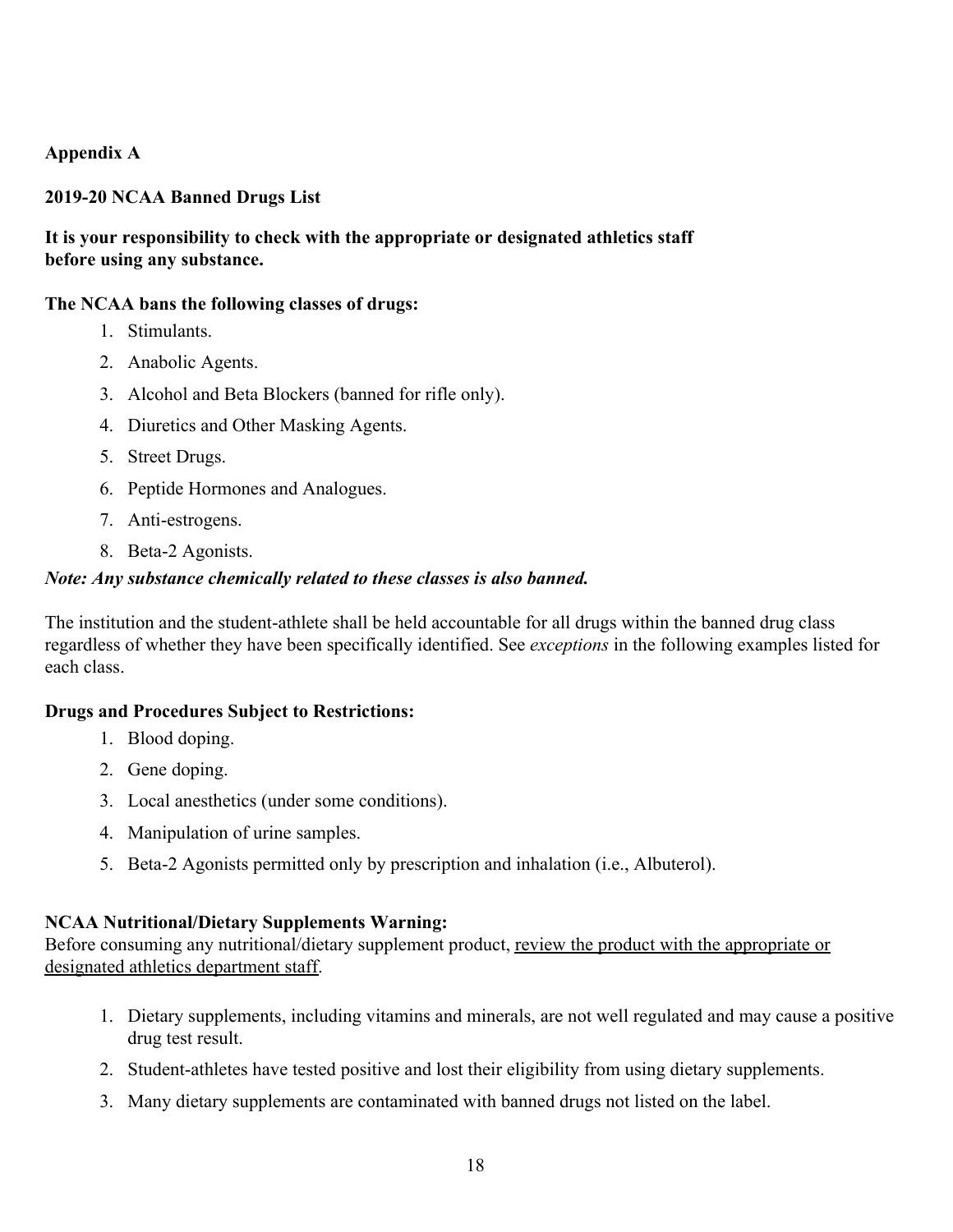4. *Any product containing a dietary supplement ingredient is taken at your own risk.*

## Check with your athletics department staff prior to using a supplement. **Some Examples of NCAA Banned Substances in Each Drug Class**

## *There is NO complete list of banned substances. Do not rely on this list to rule out any label ingredient.*

## 1. **Stimulants**:

- 2. amphetamine (Adderall); caffeine (guarana); cocaine; ephedrine; methamphetamine; methylphenidate (Ritalin); synephrine (bitter orange); dimethylamylamine (DMAA, methylhexanamine); "bath salts" (mephedrone); Octopamine; hordenine; dimethylbutylamine (DMBA, AMP, 4-amino methylpentane citrate); phenethylamines (PEAs); dimethylhexylamine (DMHA, Octodrine) etc.
- 3. *exceptions: phenylephrine and pseudoephedrine are not banned.*
- 4. **Anabolic Agents** (sometimes listed as a chemical formula, such as 3,6,17-androstenetrione):
- 5. Androstenedione; boldenone; clenbuterol; DHEA (7-Keto); epi-trenbolone; testosterone; etiocholanolone; methasterone; methandienone; nandrolone; norandrostenedione; stanozolol; stenbolone; trenbolone; SARMS (ostarine, ligandrol, LGD-4033); etc.
- 6. **Alcohol and Beta Blockers** (banned for rifle only):
- 7. alcohol; atenolol; metoprolol; nadolol; pindolol; propranolol; timolol; etc.
- 8. **Diuretics (water pills) and Other Masking Agents**:
- 9. bumetanide; chlorothiazide; furosemide; hydrochlorothiazide; probenecid; spironolactone (canrenone); triameterene; trichlormethiazide; etc.
- 10. *exceptions: finasteride is not banned.*

## 11.**Illicit Drugs**:

12. heroin; marijuana; tetrahydrocannabinol (THC); synthetic cannabinoids (e.g., spice, K2, JWH-018, JWH-073)

## 13.**Peptide Hormones and Analogues**:

- 14. growth hormone(hGH); human chorionic gonadotropin (hCG); erythropoietin (EPO); IGF-1 (colostrum); etc.
- 15. *exceptions: insulin, Synthroid are not banned.*

## 16.**Anti-Estrogens**:

17. anastrozole; tamoxifen; formestane; ATD, clomiphene; SERMS (nolvadex); Arimidex; clomid; evista; fulvestrant; aromatase inhibitors (Androst-3,5-dien-7,17-dione), letrozole; etc.

## 18.**Beta-2 Agonists**:

19. bambuterol; formoterol; salbutamol; salmeterol; higenamine; norcoclaurine; etc.

Additional examples of banned drugs can be found at [www.ncaa.org/drugtesting.](http://www.ncaa.org/drugtesting)

## *Any substance that is chemically related to the class, even if it is not listed as an example, is also banned!*